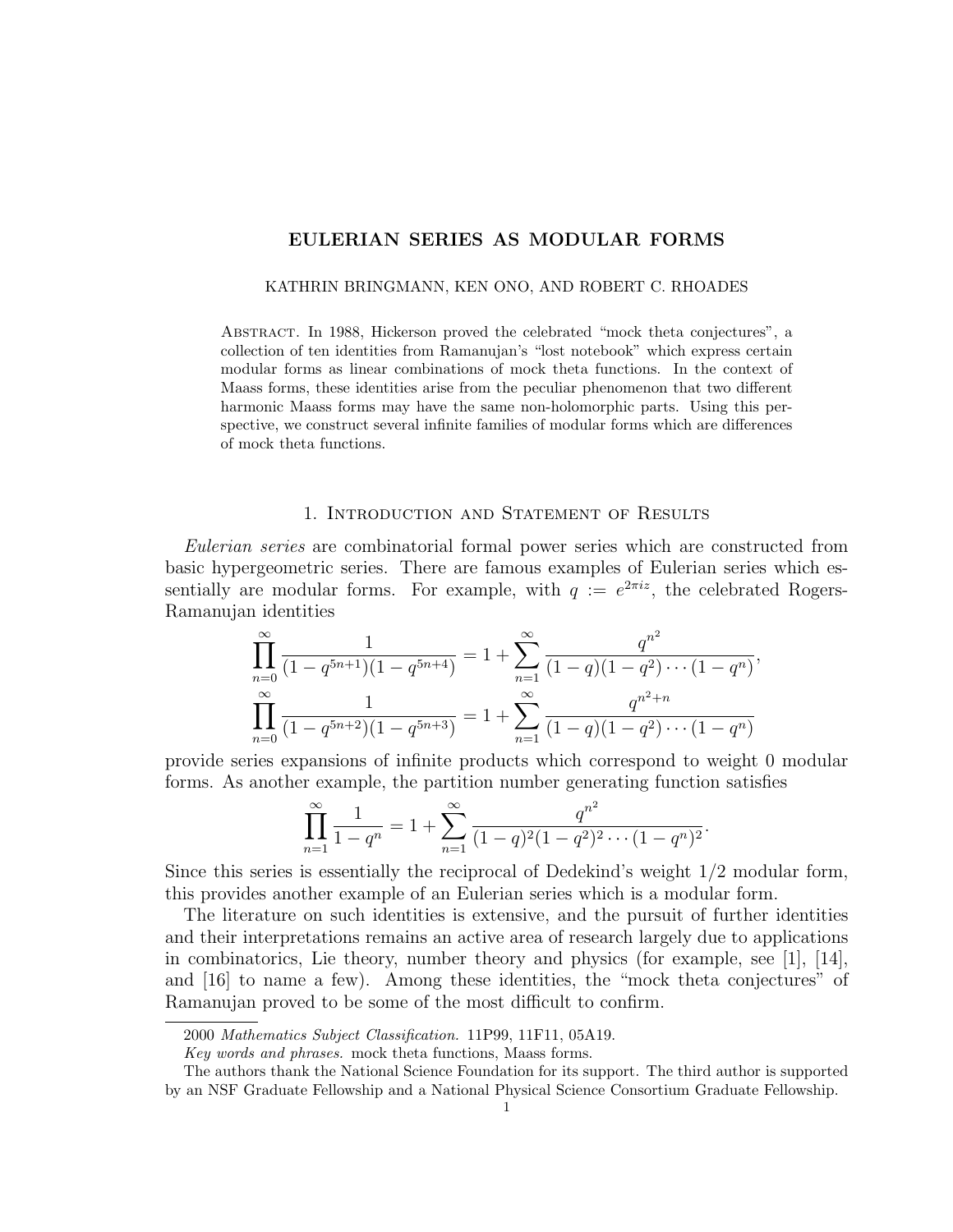To state the conjectures, we first fix notation. For non-negative integers  $n$ , let  $(x)_n := (x;q)_n := \prod_{j=0}^{n-1} (1-xq^j)$ , and let  $(x)_{\infty} := (x;q)_{\infty} := \prod_{j=0}^{\infty} (1-xq^j)$  (note that empty products equal 1). As usual, let  $f_0(q)$ ,  $f_1(q)$ ,  $\Phi(q)$ , and  $\Psi(q)$  denote the mock theta functions (see [2] for background and historical references)

$$
f_0(q) := \sum_{n=0}^{\infty} \frac{q^{n^2}}{(-q)_n}, \qquad \Phi(q) := -1 + \sum_{n=0}^{\infty} \frac{q^{5n^2}}{(q;q^5)_{n+1}(q^4;q^5)_n}
$$

$$
f_1(q) := \sum_{n=0}^{\infty} \frac{q^{n^2+n}}{(-q)_n}, \qquad \Psi(q) := -1 + \sum_{n=0}^{\infty} \frac{q^{5n^2}}{(q^2;q^5)_{n+1}(q^3;q^5)_n}.
$$

The mock theta conjectures of Ramanujan are a list of ten identities involving these functions. Andrews and Garvan [3] proved that these ten conjectures are equivalent to the truth of the following pair of identities that essentially express two weight  $1/2$ modular forms as linear combinations of Eulerian series (see [3]  $(3.5)_R$  and  $(3.10)_R$ ):

(1.1) 
$$
\frac{(q^5;q^5)_{\infty}(q^5;q^{10})_{\infty}}{(q;q^5)_{\infty}(q^4;q^5)_{\infty}} = f_0(q) + 2\Phi(q^2),
$$

(1.2) 
$$
\frac{(q^5;q^5)_{\infty}(q^5;q^{10})_{\infty}}{(q^2;q^5)_{\infty}(q^3;q^5)_{\infty}} = f_1(q) + 2q^{-1}\Psi(q^2).
$$

These identities defied proof until Hickerson's important paper of 1988 [12]. In a follow-up to [12], Hickerson proved several more identities of this type [13], and, more recently, Choi and Yesilyurt have obtained even further such identities (for example, see [8, 9, 21]) using methods similar to those of Hickerson.

Recently, much light has been shed on the nature of Ramanujan's mock theta functions. By work of Zwegers and the first two authors [6, 7, 22], it is now known that Ramanujan's mock theta functions are the "holomorphic parts" (see Section 2) of weight 1/2 harmonic weak Maass forms. From this perspective, the mock theta conjectures, as well as the related works of Choi, Hickerson, and Yesilyurt [8, 9, 13, 21], arise naturally in the theory of Maass forms; such identities result from the presence of linear relations between the non-holomorphic parts of Maass forms. Armed with this deeper point of view, one can now construct infinite families of modular forms by forcing such arithmetic relations, thereby reducing the search for explicit identities to standard calculations involving modular forms. Here we present such families using well known  $q$ -series which have been previously investigated by many authors.

First we consider identities which arise by the annihilation of non-holomorphic parts of Maass forms. To this end, let  $R(w; q)$  be the Eulerian series defined by

(1.3) 
$$
R(w;q) := 1 + \sum_{n=1}^{\infty} \sum_{m=-\infty}^{\infty} N(m,n)w^m q^n = 1 + \sum_{n=1}^{\infty} \frac{q^{n^2}}{(wq;q)_n(w^{-1}q;q)_n}.
$$

The integers  $N(m, n)$  count the number of partitions of an integer n with rank m, where the *rank* of a partition is defined to be its largest part minus the number of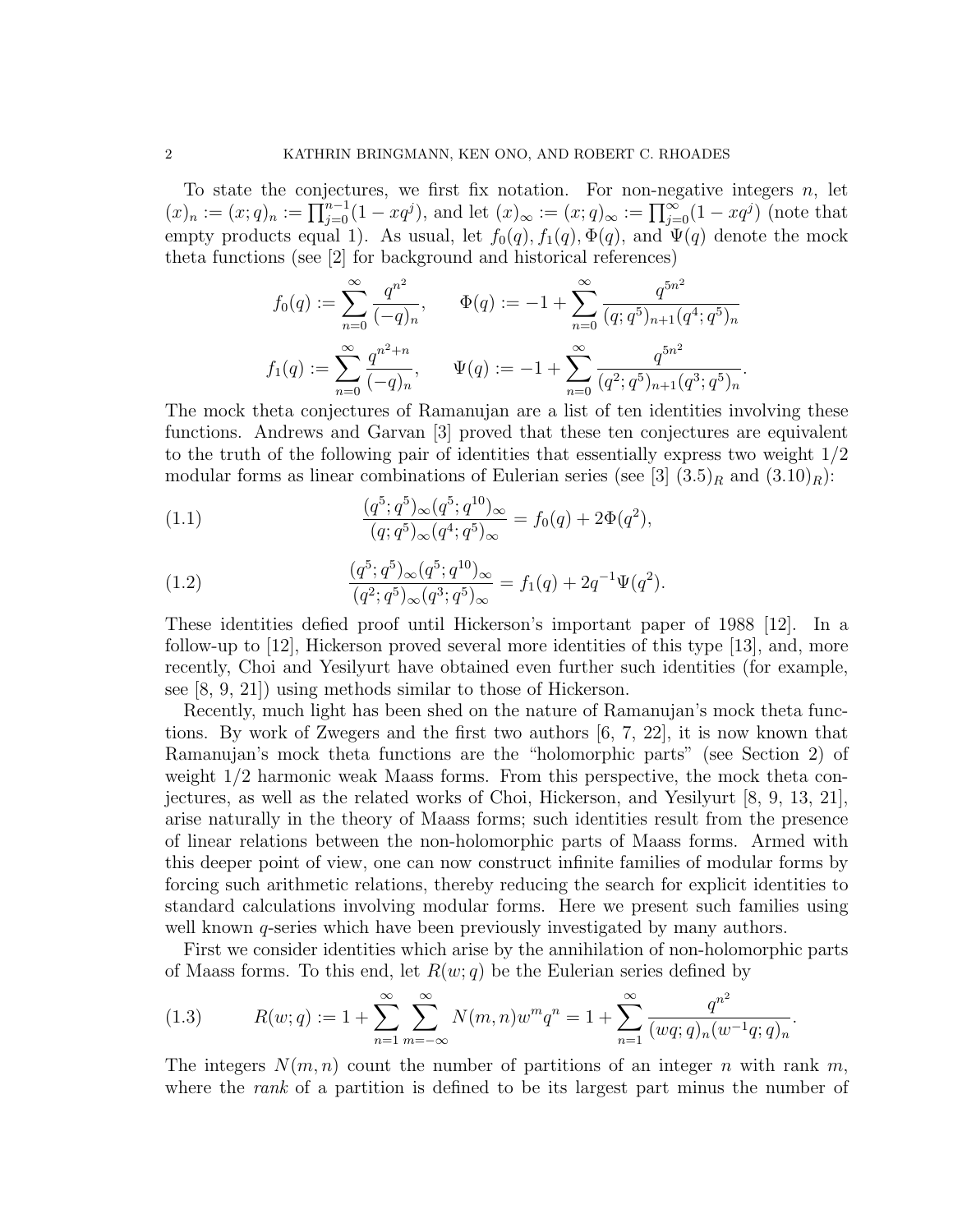its parts. Refining this notion, for integers  $0 \leq r < t$ , let  $N(r, t; n)$  be the number of partitions of n whose rank is congruent to r (mod t). Dyson conjectured [10], and Atkin and Swinnerton-Dyer proved [4], for every  $n \geq 0$  and each r, that

$$
N(r, 5; 5n + 4) = \frac{p(5n + 4)}{5},
$$
  

$$
N(r, 7; 7n + 5) = \frac{p(7n + 5)}{7},
$$

equalities which combinatorially "explain" the Ramanujan congruences

$$
p(5n+4) \equiv 0 \pmod{5} \text{ and } p(7n+5) \equiv 0 \pmod{7}.
$$

One readily sees, using conjugates of partitions, that

$$
(1.4) \t\t N(r,t;n) = N(t-r,t;n).
$$

These functions also satisfy [4] some non-trivial sporadic identities such as

(1.5) 
$$
N(1,7;7n+1) = N(2,7;7n+1) = N(3,7;7n+1).
$$

Atkin and Swinnerton-Dyer [4] proved some surprising identities such as (see also (5.19) of [13])

$$
(1.6) \qquad -\frac{(q;q^7)_{\infty}^2 (q^6;q^7)_{\infty}^2 (q^7;q^7)_{\infty}^2}{(q;q)_{\infty}} = \sum_{n=0}^{\infty} \left( N(0,7;7n+6) - N(1,7;7n+6) \right) q^n.
$$

As in (1.1), (1.2), and the work of Choi, Hickerson, and Yesilyurt [8, 9, 13], this identity expresses a weight 1/2 modular form as a linear combination of Eulerian series. This example is a special case of a much more general phenomenon.

Generalizing these examples, we have the following theorem.

**Theorem 1.1.** Suppose that  $t \geq 5$  is prime,  $0 \leq r_1, r_2 < t$  and  $0 \leq d < t$ . Then the following are true:

(1) If 
$$
\left(\frac{1-24d}{t}\right) = -1
$$
, then  
\n
$$
\sum_{n=0}^{\infty} \left(N(r_1, t; tn + d) - N(r_2, t; tn + d)\right) q^{24(tn+d)-1}
$$

is a weight  $1/2$  weakly holomorphic modular form on  $\Gamma_1(576t^6)$ .

(2) Suppose that  $\left(\frac{1-24d}{t}\right)$  $\left(\frac{24d}{t}\right) = 1.$  If  $r_1, r_2 \not\equiv \frac{1}{2}$  $\frac{1}{2}(\pm 1 \pm \alpha) \pmod{t}$ , where  $\alpha$  is any integer for which  $0 \le \alpha < 2t$  and  $1 - 24d \equiv \alpha^2 \pmod{2t}$ , then

$$
\sum_{n=0}^{\infty} \left( N(r_1, t; tn + d) - N(r_2, t; tn + d) \right) q^{24(tn+d)-1}
$$

is a weight  $1/2$  weakly holomorphic modular form on  $\Gamma_1(576t^6)$ .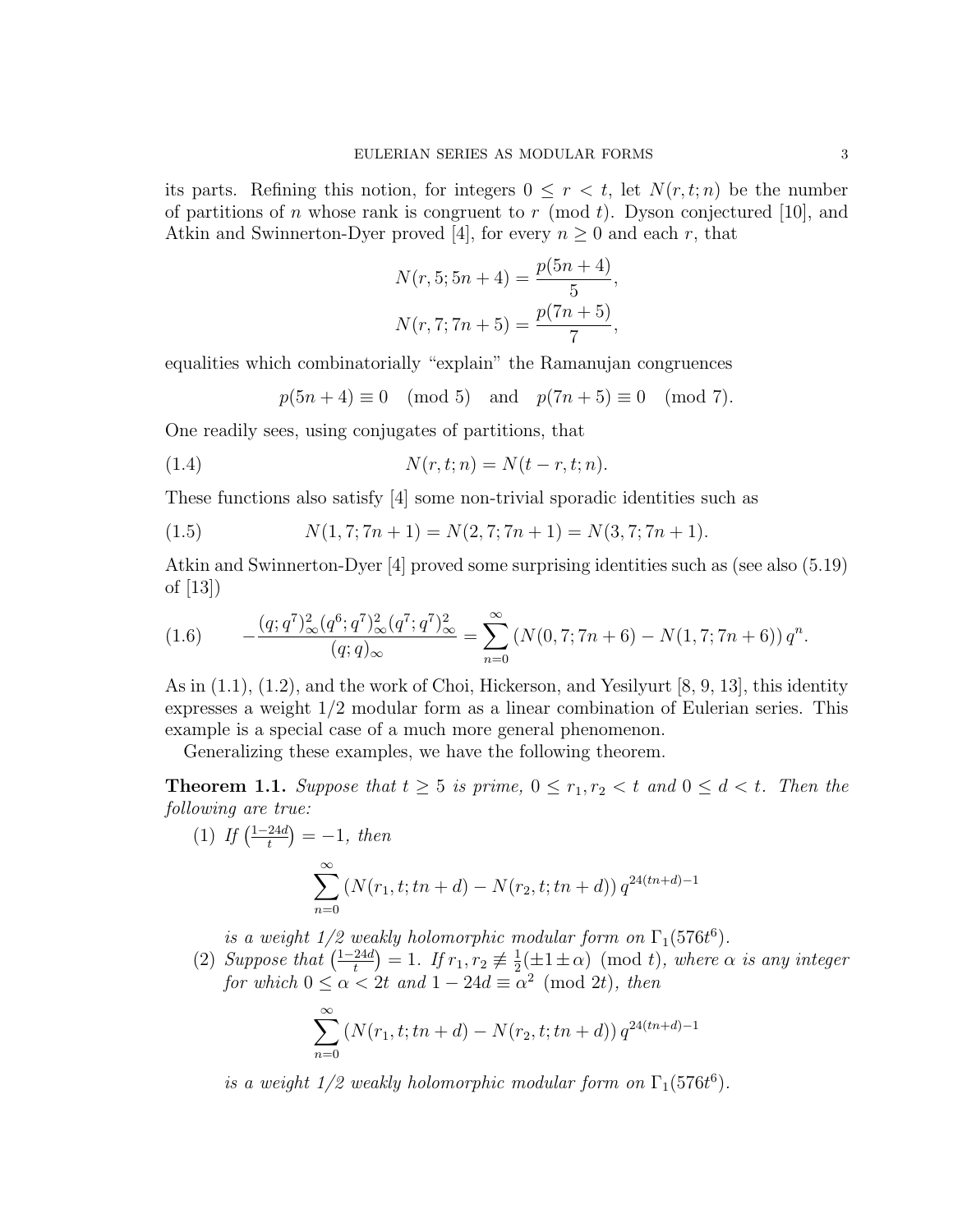Two remarks.

1) Example (1.6) is the  $t = 7$  and  $d = 6$  case of Theorem 1.1 (2). In this case, the only choices of  $r_1$  and  $r_2$  satisfying the hypotheses are 0, 1, and 6. Since  $N(1, 7; n) =$  $N(6, 7; n)$ ,  $(1.6)$  is the only nontrivial example of Theorem 1.1 (2) in this case. The proof of the theorem will show, for all other pairs of  $r_1$  and  $r_2$  (apart from the trivial examples such as those arising from (1.4)), that

$$
\sum_{n=0}^{\infty} (N(r_1, t; tn + d) - N(r_2, t; tn + d)) q^{24(tn+d)-1}
$$

is not a weakly holomorphic modular form. The corresponding Maass forms turn out to have non-trivial non-holomorphic parts.

2) Andrews and Garvan reformulated (1.1) and (1.2) in terms of partition ranks and the mock theta functions  $\chi_0(q)$  and  $\chi_1(q)$  (see (4.9) and (4.10) of [3]). Using the results in Zwegers' thesis (see Section 4.5 of [22]), or by arguing as in [7], it is not difficult to realize these two mock theta functions as the holomorphic parts of weight 1/2 harmonic Maass forms. Using the proof of Theorem 1.1, one finds that these reformulations are implied by identities between harmonic Maass forms whose non-holomorphic parts cancel. This reduces the proof of the mock theta conjectures to the verification of two simple identities for classical weakly holomorphic modular forms. Elementary facts about modular forms easily implies these identities, thereby giving a new proof of the mock theta conjectures.

Theorem 1.1 gives modular forms as differences of the generating functions for the functions  $N(r, t; tn + d)$ . There are similar theorems where the rank modulus t is independent of the modulus of the arithmetic progression of the sizes of the partitions. To make this precise, for integers  $0 < a < t$ , let  $f_t := \frac{2t}{\gcd(t,6)}$ ,  $l_t := \text{lcm}(2t^2, 24)$ , and let  $\mathfrak{l}_t := \mathfrak{l}_t/24$ . We then have the following theorem.

**Theorem 1.2.** Suppose that  $t > 1$  is an odd integer. If  $0 \le r_1, r_2 < t$  are integers, and  $P \nmid 6t$  is prime, then

$$
\sum_{\substack{n \geq 1 \\ \left(\frac{24(t_1 n - t_t}{\mathcal{P}}\right) = -\left(\frac{-24\tilde{t}_t}{\mathcal{P}}\right)}} \left(N(r_1, t; n) - N(r_2, t; n)\right) q^{t_t n - \frac{t_t}{24}}
$$

is a weight  $1/2$  weakly holomorphic modular form on  $\Gamma_1\left(144\mathfrak{f}_t^2\widetilde{\mathfrak{l}_t}\mathcal{P}^4\right)$ .

Now we present further infinite families of Eulerian series which are weakly holomorphic modular forms of weight 1/2. Unlike Theorems 1.1 and 1.2, which arise from specializations of the single Eulerian series  $R(w; q)$ , these modular forms will be presented as linear combinations of different pairs of Eulerian series. More precisely, we present the next theorem to illustrate that two seemingly unrelated Eulerian series can be the holomorphic parts of distinct Maass forms with equal non-holomorphic parts.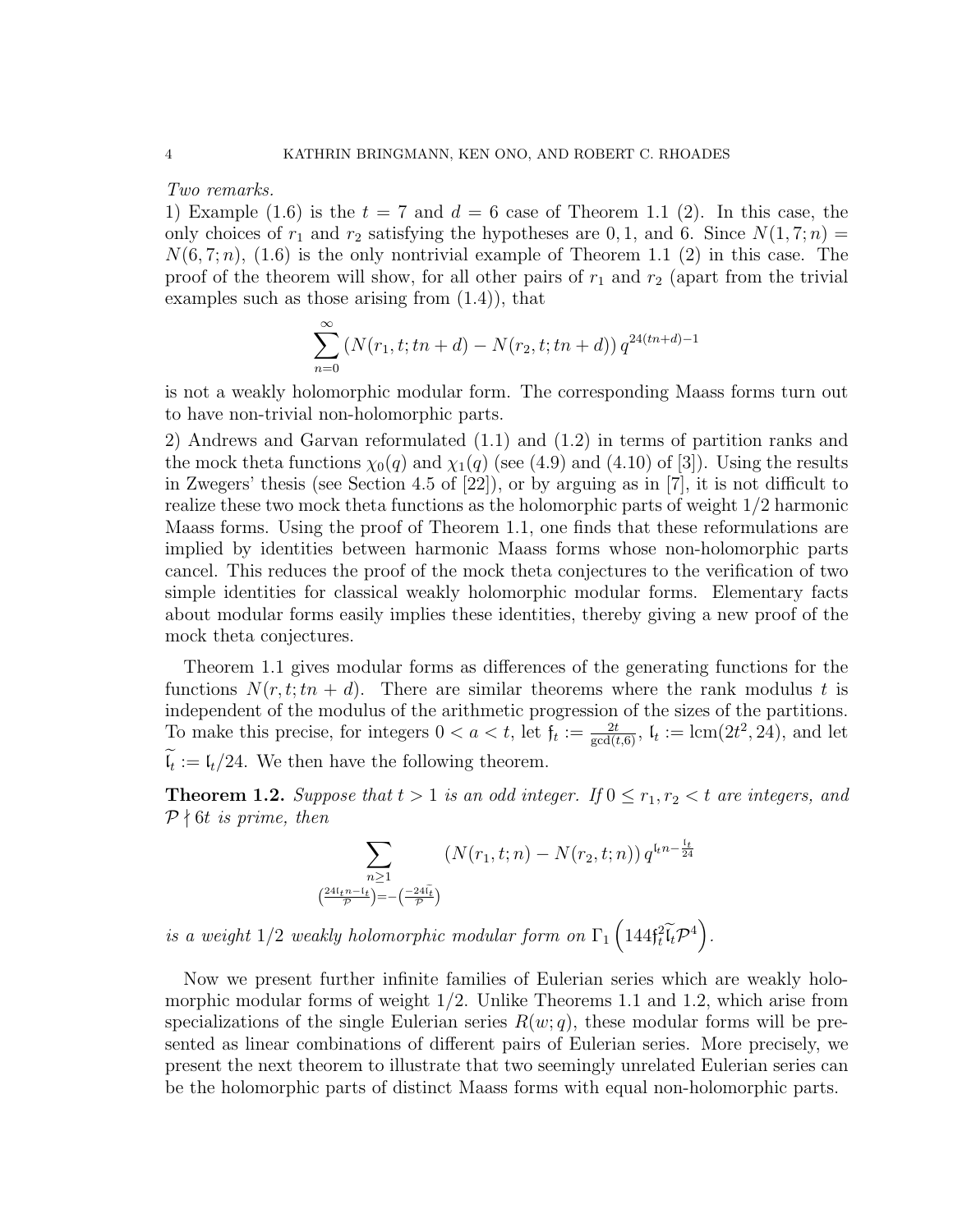#### EULERIAN SERIES AS MODULAR FORMS 5

Define the series  $H'(a, c, w; z)$ ,  $K'(w; z)$ ,  $K''(w; z)$ , with  $0 < a < c$ , by

(1.7) 
$$
H'(a, c, w; z) := \sum_{n=0}^{\infty} \frac{q^{\frac{1}{2}n(n+1)}(-q)_n}{(wq^{\frac{a}{c}})_{n+1}(wq^{1-\frac{a}{c}})_{n+1}},
$$

(1.8) 
$$
K'(w; z) := \sum_{n=0}^{\infty} \frac{(-1)^n q^{n^2} (q; q^2)_n}{(wq^2; q^2)_n (w^{-1}q^2; q^2)_n},
$$

(1.9) 
$$
K''(w; z) := \sum_{n=1}^{\infty} \frac{(-1)^n q^{n^2} (q; q^2)_{n-1}}{(wq; q^2)_n (w^{-1}q; q^2)_n}.
$$

These series are already of independent interest. In particular, it turns out, thanks to work of Berkovich and Garvan [5] and Lovejoy [17], that  $K'(w; z)$  is the generating function for the  $M_2$ -rank partition statistic (see Section 6 of [5]).

Let  $\zeta_c := e^{2\pi i/c}$  and  $f_c := 2c/\gcd(c, 4)$ . For  $0 < a < c$ , we let

(1.10) 
$$
\widetilde{H}(a,c;z) := q^{\frac{a}{c}(1-\frac{a}{c})} \left( H'(a,c,1;z) + H'(a,c,-1;z) \right),
$$

(1.11) 
$$
\widetilde{K}(a,c;z) := \frac{1}{4} \csc\left(\pi \frac{a}{c}\right) q^{-\frac{1}{8}} K'(\zeta_c^a; z) + \sin\left(\pi \frac{a}{c}\right) q^{-\frac{1}{8}} K''(\zeta_c^a; z).
$$

**Theorem 1.3.** Let  $0 < a < c$ . In the notation above,  $H(a, c; 4f_c^2z)$  is a weight  $1/2$ weakly holomorphic modular form on  $\Gamma_1(64f_c^4)$  and  $\widetilde{K}(a, c; 2f_c^2z)$  is a weight  $1/2$  weakly holomorphic modular form on  $\Gamma_1(64 f_c^4)$ .

*Example.* By letting  $a = 1$  and  $c = 2$  in Theorem 1.3, it turns out that one may obtain

$$
\sum_{n\geq 0} \frac{q^{n(n+1)}(-q^2;q^2)_n}{(q;q^2)_{n+1}^2} + \sum_{n\geq 0} \frac{q^{n(n+1)}(-q^2;q^2)_n}{(-q;q^2)_{n+1}^2} = 2\frac{(q^4;q^4)_{\infty}^5}{(q^2;q^2)_{\infty}^4}.
$$

Three remarks.

1) Throughout, we essentially adopt Shimura's [19] notion of a half-integral weight modular form. The only departure from Shimura's notion is that a weakly holomorphic modular form is permitted to have poles at cusps.

2) We stress that these theorems, as stated, were chosen for their aesthetics. For example, there are versions of Theorems 1.1 and 1.2 which hold for all integers  $t > 1$ . Moreover, even these theorems are special cases of general results for the Maass forms  $D\left(\frac{a}{t}\right)$  $(\frac{a}{t}; z)$  described in Section 3.

3) In principle one may explicitly compute the weakly holomorphic modular forms in all of the theorems above in terms of expressions in modular units and Dedekind's eta-function. In general such expressions will be quite complicated.

In Section 2 we recall facts about harmonic weak Maass forms. In Section 3, we recall work of the first two authors concerning Maass forms related to Dyson's ranks, and we prove Theorems 1.1 and 1.2. In Section 4, we prove Theorem 1.3 after explicitly constructing more infinite families of harmonic weak Maass forms.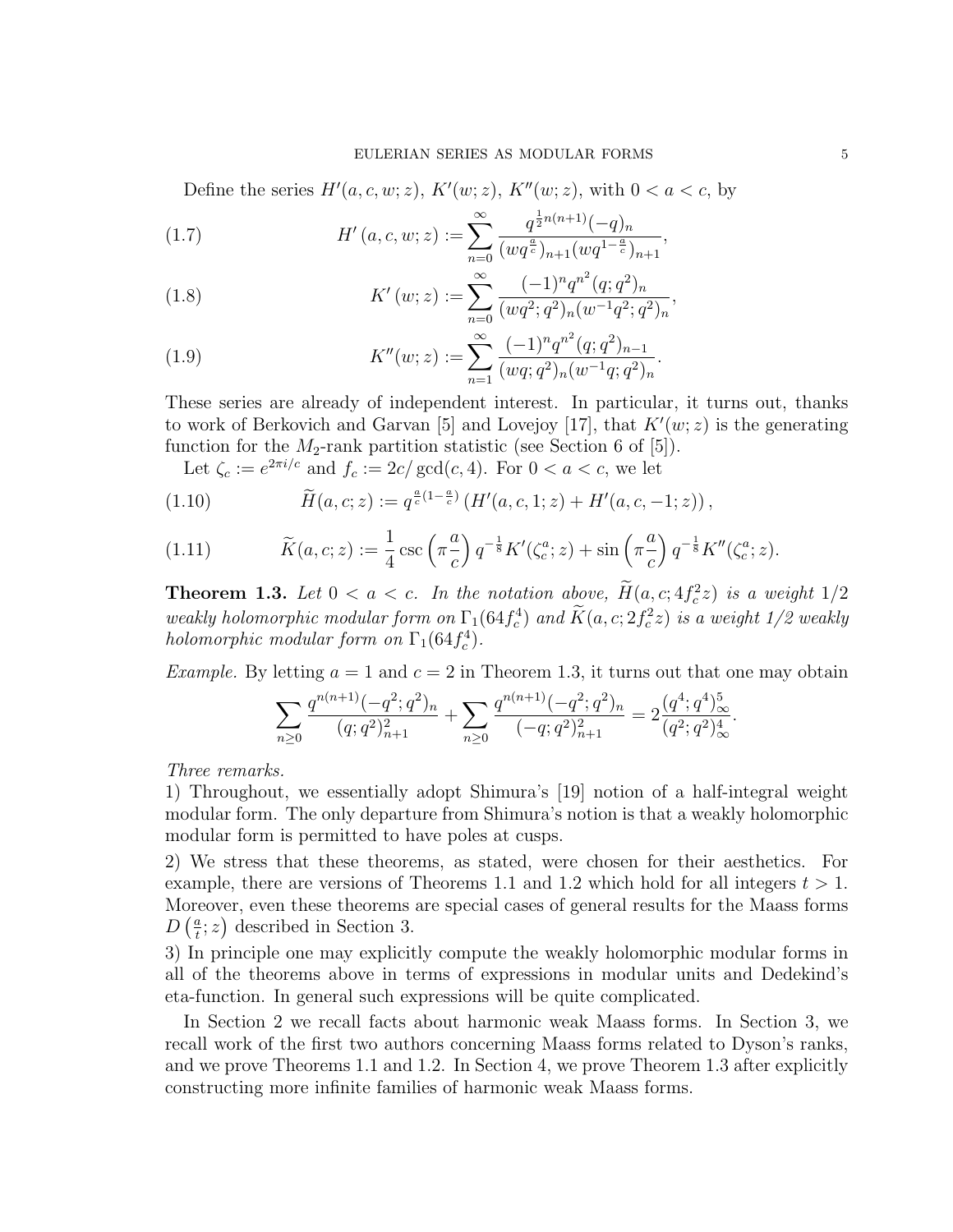#### Acknowledgements

The authors thank S. Ahlgren, G. Andrews, A. Folsom, S. Garthwaite, J. Lepowsky, J. Lovejoy, K. Mahlburg, and the referee for their comments on an earlier version of this paper.

## 2. Preliminaries on harmonic Maass forms

Here we recall the notion of a harmonic weak Maass form of weight  $k \in \frac{1}{2}$  $\frac{1}{2}\mathbb{Z}\setminus\mathbb{Z}$ . If  $z = x + iy$  with  $x, y \in \mathbb{R}$ , then the weight k hyperbolic Laplacian is given by

(2.1) 
$$
\Delta_k := -y^2 \left( \frac{\partial^2}{\partial x^2} + \frac{\partial^2}{\partial y^2} \right) + iky \left( \frac{\partial}{\partial x} + i \frac{\partial}{\partial y} \right).
$$

If v is odd, then define  $\epsilon_v$  by

(2.2) 
$$
\epsilon_v := \begin{cases} 1 & \text{if } v \equiv 1 \pmod{4}, \\ i & \text{if } v \equiv 3 \pmod{4}. \end{cases}
$$

A harmonic weak Maass form of weight k on a subgroup  $\Gamma \subset \Gamma_0(4)$  is any smooth function  $f : \mathbb{H} \to \mathbb{C}$  satisfying the following:

(1) For all  $A = \begin{pmatrix} a & b \\ c & d \end{pmatrix} \in \Gamma$  and all  $z \in \mathbb{H}$ , we have

$$
f(Az) = \left(\frac{c}{d}\right)^{2k} \epsilon_d^{-2k} (cz+d)^k f(z).
$$

Here  $\left(\frac{c}{d}\right)$  $\frac{c}{d}$  denotes the extended Legendre symbol.

- (2) We have that  $\Delta_k f = 0$ .
- (3) The function  $f(z)$  has at most linear exponential growth at all the cusps of Γ.

Remark. The transformation law above agrees with Shimura's notion of a half-integral weight modular form [19]. This theory technically involves automorphic forms on the metaplectic group. Throughout this paper we work within this framework. As Shimura shows, one can faithfully work on subgroups of  $\Gamma_0(4)$  due to natural identifications with subgroups of the metaplectic group. In particular, these identifications allow one to deduce modularity on congruence subgroups from suitable transformation laws with respect to the generators of these groups. This principle is fundamental to the proofs of the results in Section 4.

All harmonic weak Maass forms have Fourier expansions of the form

(2.3) 
$$
f(z) = \sum_{n=n_0}^{\infty} \gamma(f, n; y) q^{-n} + \sum_{n=n_1}^{\infty} a(f, n) q^n,
$$

with  $n_0, n_1 \in \mathbb{Z}$ . The  $\gamma(f, n; y)$  are functions in y arising from the incomplete gamma function, while the  $a(f, n)$  are complex numbers. To see this, one can check that the second condition in the definition of a harmonic Maass form implies that the Fourier expansion of all such  $f(z)$  may be given in terms of classical Whittaker functions.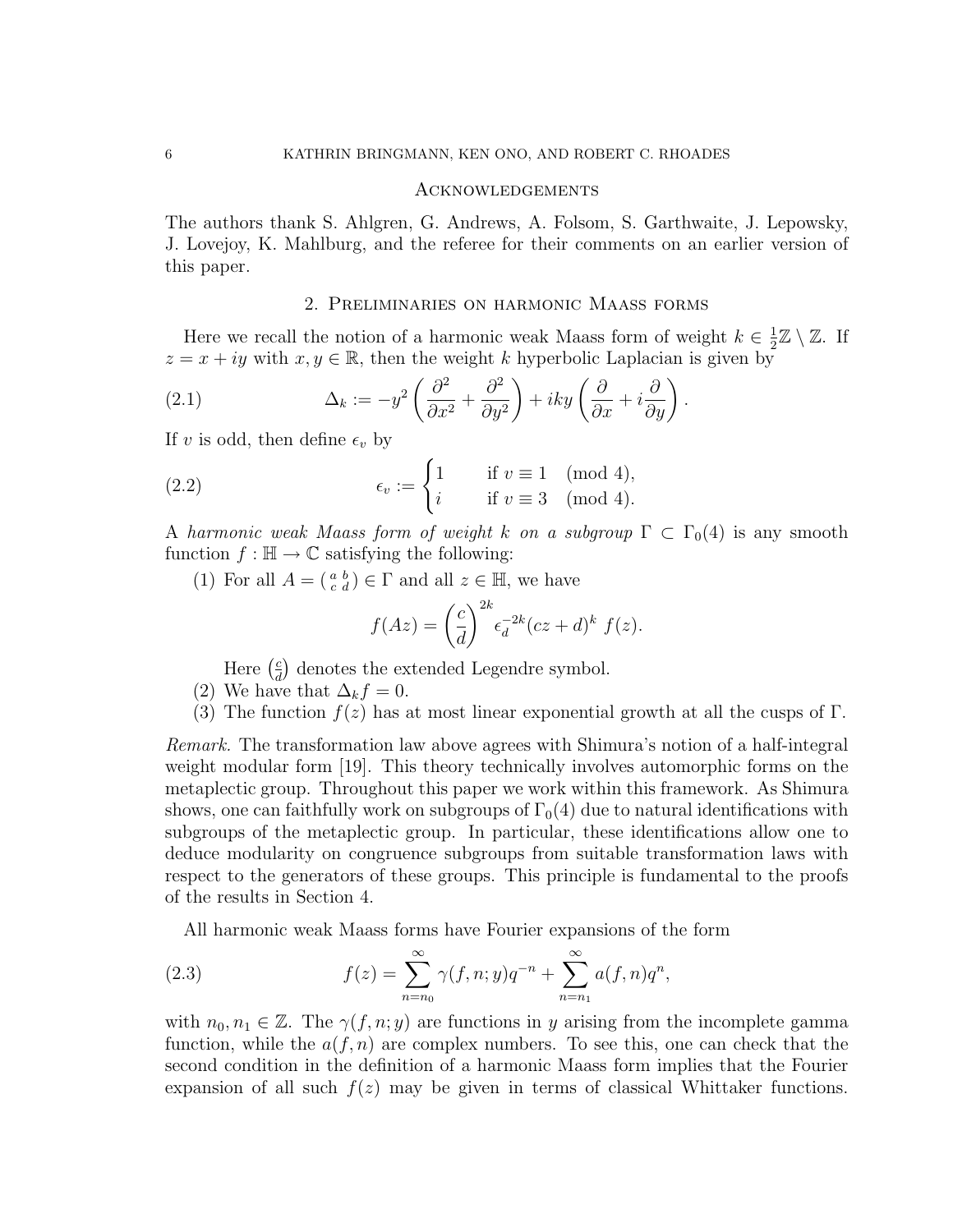Specializing these functions leads to both the incomplete gamma function as well as the customary exponential functions. We refer to  $\sum_{n=n_0}^{\infty} \gamma(f, n; y) q^{-n}$  as the "nonholomorphic part" of  $f(z)$ , and we refer to  $\sum_{n=n_1}^{\infty} a(\overline{f}, n)q^n$  as its "holomorphic part."

3. Dyson's ranks and Theorems 1.1 and 1.2

Here we prove Theorem 1.1 and 1.2 using earlier work of the first two authors.

3.1. Dyson's ranks and Maass forms. Here we briefly recall some results from [7]. As in the introduction, let

$$
R(w;q) := 1 + \sum_{n=1}^{\infty} \sum_{m=-\infty}^{\infty} N(m,n)w^m q^n = 1 + \sum_{n=1}^{\infty} \frac{q^{n^2}}{(wq;q)_n(w^{-1}q;q)_n}.
$$

Suppose that  $0 < a < t$  are integers. If  $f_t = \frac{2t}{\gcd(t,6)}$ , then define the weight 3/2 theta function  $\Theta\left(\frac{a}{t}\right)$  $(\frac{a}{t};\tau)$  by

(3.1) 
$$
\Theta\left(\frac{a}{t};\tau\right) := \sum_{m \pmod{f_t}} (-1)^m \sin\left(\frac{a\pi(6m+1)}{t}\right) \cdot \theta\left(6m+1,6f_t;\frac{\tau}{24}\right),
$$

where  $\theta(\alpha, \beta; \tau) := \sum_{n \equiv \alpha \pmod{\beta}} n e^{2\pi i n^2 \tau}$ .

As in the introduction, let  $\mathfrak{l}_t := \text{lcm}(2t^2, 24)$ , and let  $\tilde{\mathfrak{l}}_t := \mathfrak{l}_t/24$ , and define the function  $S\left(\frac{a}{t}\right)$  $(\frac{a}{t}; z)$  by the period integral

(3.2) 
$$
S\left(\frac{a}{t};z\right) := -\frac{i\sin\left(\frac{\pi a}{t}\right)\mathfrak{l}_{t}^{\frac{1}{2}}}{\sqrt{3}}\int_{-\overline{z}}^{i\infty}\frac{\Theta\left(\frac{a}{t};\mathfrak{l}_{t}\tau\right)}{\sqrt{-i(\tau+z)}} d\tau.
$$

Using this notation, define  $D\left(\frac{a}{t}\right)$  $\frac{a}{t}$ ; z) by

(3.3) 
$$
D\left(\frac{a}{t};z\right) := -S\left(\frac{a}{t};z\right) + q^{-\frac{t_t}{24}}R(\zeta_t^a; q^{t_t}).
$$

The first two authors proved (Theorem 1.1 of [7]) that the  $D\left(\frac{a}{t}\right)$  $(\frac{a}{t}; z)$  are weight  $1/2$ harmonic weak Maass forms. This fact, combined with the combinatorial description of  $R(w; q)$ , gives a description of the generating functions for the  $N(r, t; n)$  in terms of Maass forms. To state it, let  $\Gamma(\alpha; x)$  denote the usual incomplete gamma function

$$
\Gamma(\alpha; x) := \int_x^{\infty} e^{-t} t^{\alpha - 1} dt.
$$

Theorem 1.3 and Proposition 4.1 of [7], combined with the formulas in Section 3.3 of [7], imply the following theorem.

**Theorem 3.1.** If  $0 \le r < t$  are integers, where t is odd, then

$$
\sum_{n=0}^{\infty} \left( N(r, t; n) - \frac{p(n)}{t} \right) q^{t_n - \tilde{t}_t}
$$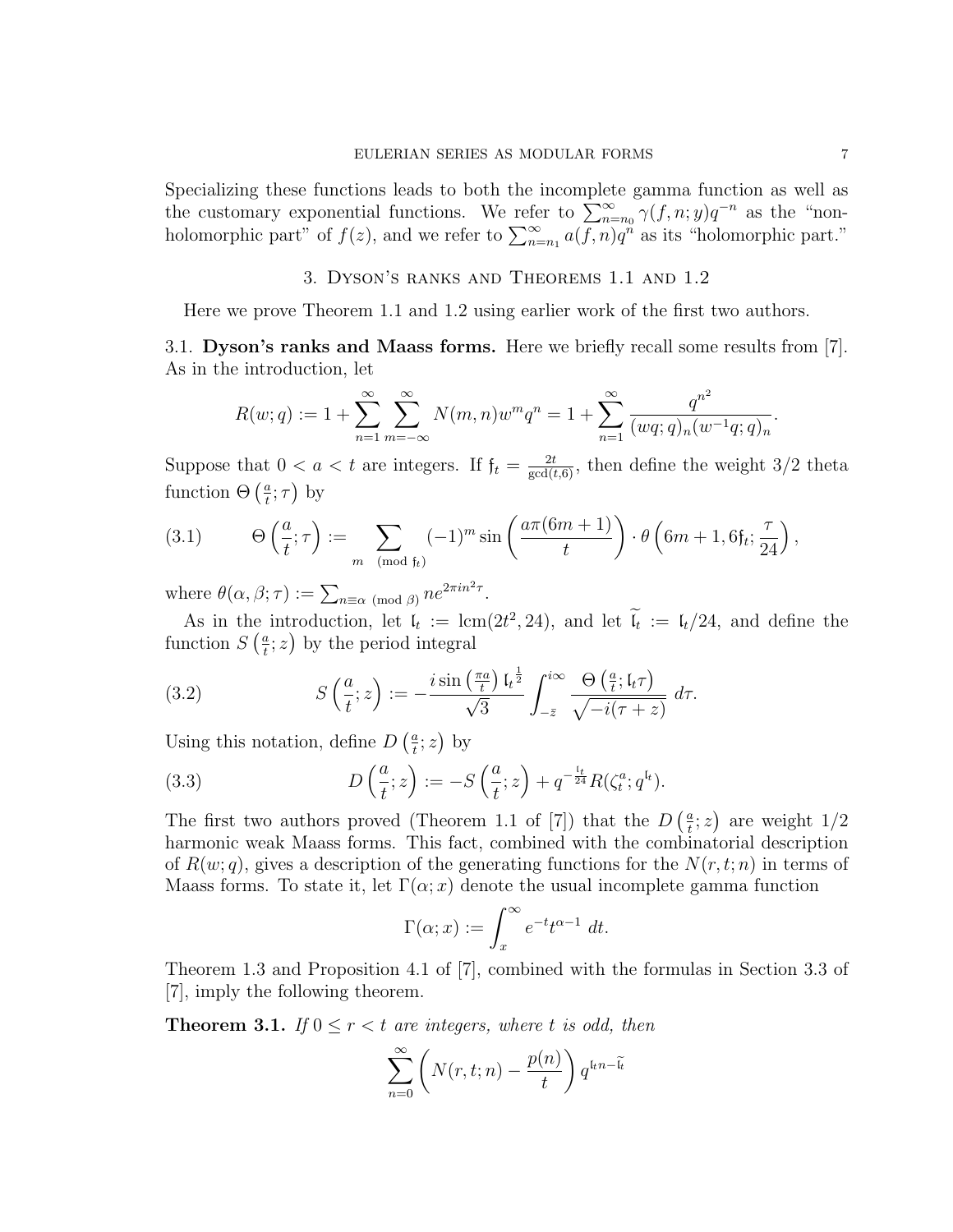is the holomorphic part of a weight  $1/2$  harmonic weak Maass form on  $\Gamma_1\left(144\mathfrak{f}_t^2\widetilde{\mathfrak{l}_t}\right)$ . Moreover, the non-holomorphic part of this weak Maass form is

$$
\frac{i\mathfrak{l}_t^{\frac{1}{2}}}{t\sqrt{3}} \sum_{m \pmod{\mathfrak{f}_t}} \sum_{n \equiv 6m+1 \pmod{6\mathfrak{f}_t}} A(r,t,m) \cdot \gamma(t,y;n) q^{-\widetilde{\mathfrak{l}}_t n^2}.
$$

Here we have that

(3.4) 
$$
A(r, t, m) := (-1)^m \sum_{j=1}^{t-1} \zeta_t^{-r_j} \sin\left(\frac{\pi j}{t}\right) \sin\left(\frac{\pi j (6m+1)}{t}\right),
$$

and we have that

$$
\gamma(t, y; n) := \frac{i}{\sqrt{2\pi\widetilde{\mathfrak{l}}_t}} \cdot \Gamma\left(\frac{1}{2}, 4\pi\widetilde{\mathfrak{l}}_t n^2 y\right).
$$

Using quadratic twists, one can directly obtain weakly holomorphic modular forms. Theorem 1.4 of [7] asserts the following result.

**Theorem 3.2.** If  $0 \le r < t$  are integers, where t is odd, and  $P \nmid 6t$  is prime, then

$$
\sum_{\substack{n\geq 1\\ \left(\frac{24\mathfrak{l}_t n - \mathfrak{l}_t}{\mathcal{P}}\right) = -\left(\frac{-24\mathfrak{l}_t}{\mathcal{P}}\right)}} \left(N(r, t; n) - \frac{p(n)}{t}\right) q^{\mathfrak{l}_t n - \frac{\mathfrak{l}_t}{24}}
$$

is a weight  $1/2$  weakly holomorphic modular form on  $\Gamma_1\left(144\mathfrak{f}_t^2\widetilde{\mathfrak{l}_t}\mathcal{P}^4\right)$ .

## 3.2. Proofs of Theorems 1.1 and 1.2. Here we prove Theorems 1.1 and 1.2.

*Proof of Theorem 1.2.* This result follows from Theorem 3.2 since the  $p(n)/t$  summands cancel when taking the difference of the relevant generating functions.  $\Box$ 

*Proof of Theorem 1.1.* By Theorem 3.1, for any  $0 \le r < t$  we have

$$
\sum_{n=0}^{\infty} \left( N(r,t;n) - \frac{p(n)}{t} \right) q^{24t^2n - t^2} + \sum_{n \in \mathbb{Z}} \widetilde{A}(r,t,n) \cdot \gamma(t,y;n) q^{-t^2n^2}
$$

is a weight  $1/2$  harmonic weak Maass form on  $\Gamma_1(576t^4)$ . Here  $\tilde{A}(r, t, n)$  is a complex number given by

(3.5) 
$$
\widetilde{A}(r,t,n) = i\sqrt{8} \sum_{\substack{m \pmod{2t} \\ 6m+1 \equiv n \pmod{12t}}} A(r,t,m),
$$

where  $\gamma(t, y; n)$  and  $A(r, t; m)$  are defined in Theorem 3.1. Applying the Atkin  $U(t^2)$ operator, we have, by a straightforward generalization of Proposition 1.5 of [19], that

(3.6) 
$$
\mathfrak{R}(r,t;z) := \sum_{n=0}^{\infty} \left( N(r,t;n) - \frac{p(n)}{t} \right) q^{24n-1} + \sum_{n \in \mathbb{Z}} \widetilde{A}(r,t,n) \cdot \gamma(t,y;n) q^{-n^2}
$$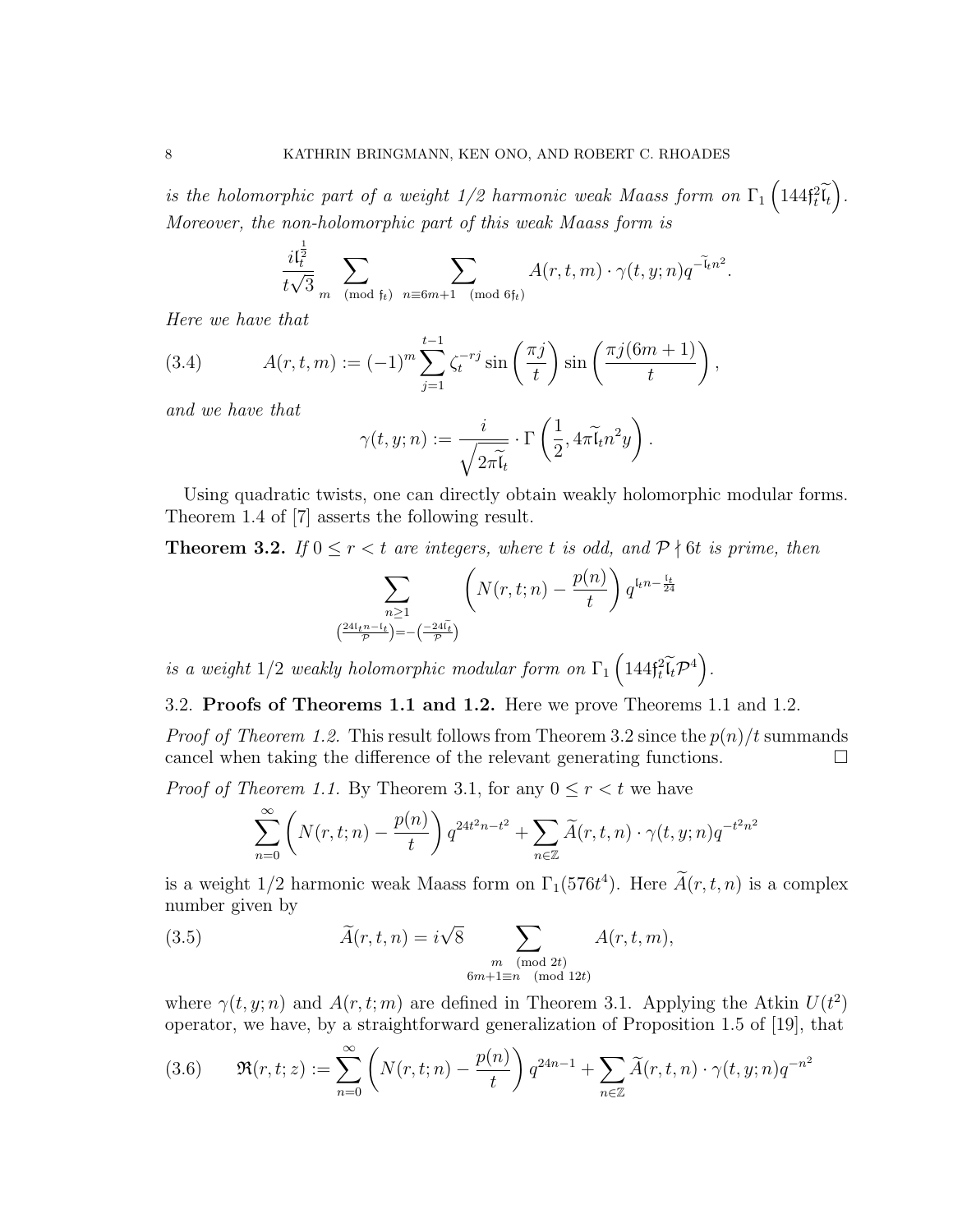is a weight  $1/2$  harmonic weak Maass form on  $\Gamma_1(576t^4)$ .

Now we prove Theorem 1.1 (1). By a straightforward generalization of the classical argument on twists of modular forms (for example, see Proposition 22 of [15]), the quadratic twist of  $\Re(r,t;z)$  by  $\left(\frac{1}{t}\right)$  $(\frac{1}{t}),$  say  $\Re(r, t; z)_t$ , is a weight 1/2 harmonic weak Maass form on  $\Gamma_1(576t^6)$ . In particular,  $\left(\frac{-1}{t}\right)$  $\frac{t-1}{t}$ ) $\Re(r, t; z)_t$  has an expansion of the form

$$
\left(\frac{-1}{t}\right) \Re(r,t;z)_t = \sum_{n=0}^{\infty} \left(\frac{1-24n}{t}\right) \left(N(r,t;n) - \frac{p(n)}{t}\right) q^{24n-1} + \sum_{\substack{n \in \mathbb{Z} \\ t \nmid n}} \widetilde{A}(r,t,n) \cdot \gamma(t,y;n) q^{-n^2}
$$

We find that  $\Re(r,t;z)-\left(\frac{-1}{t}\right)$  $\int_{t}^{\infty} \mathfrak{R}(r, t; z)_t$  is on  $\Gamma_1(576t^6)$ , and its non-holomorphic part is supported on terms of the form  $q^{-t^2n^2}$ . By taking the quadratic twist of this form again by  $(\frac{1}{t})$  $\frac{1}{t}$ , to annihilate these non-holomorphic terms, one then finds that

$$
\sum_{\substack{n \ge 0, \\ \left(\frac{1-24n}{t}\right)=-1}} \left( N(r,t;n) - \frac{p(n)}{t} \right) q^{24n-1}
$$

is weight 1/2 weakly holormorphic modular form. Using the orthogonality of Dirichlet characters modulo t, and facts about twists again, it follows that

$$
\sum_{n=0}^{\infty} \left( N(r,t;tn+d) - \frac{p(tn+d)}{t} \right) q^{24(tn+d)-1}
$$

is a weight 1/2 weakly holomorphic modular form. Theorem 1.1 (1) follows by taking the difference of these forms when  $r = r_1$  and  $r_2$ . Since taking twists of twists can be viewed as a single twist by the trivial character, we find that the resulting form is on  $\Gamma_1(576t^6)$ .

Now we turn to the proof of Theorem 1.1  $(2)$ . Here we argue directly with  $(3.4)$  and (3.6). Using the theory of twists of weak Maass forms again, we see that the restriction of  $\Re(r_1, t; z) - \Re(r_2, t; z)$  to forms whose holomorphic parts are supported on exponents of the form  $24(tn + d) - 1$ , is a weight  $1/2$  harmonic weak Maass form on  $\Gamma_1(576t^6)$ .

It suffices to show that the non-holomorphic part of this form is zero under the given hypotheses on  $r_1$  and  $r_2$ . By (3.6), one sees that the non-holomorphic part is supported on terms of the form  $q^{-n^2}$ . By construction, these n satisfy  $n \equiv \alpha \pmod{2t}$ , for some  $0 \leq \alpha < 2t$  with  $1 - 24d \equiv \alpha^2 \pmod{2t}$ . Therefore, by (3.4) and (3.6), it suffices to show that

$$
A(r_1, t, m) - A(r_2, t, m) = 0,
$$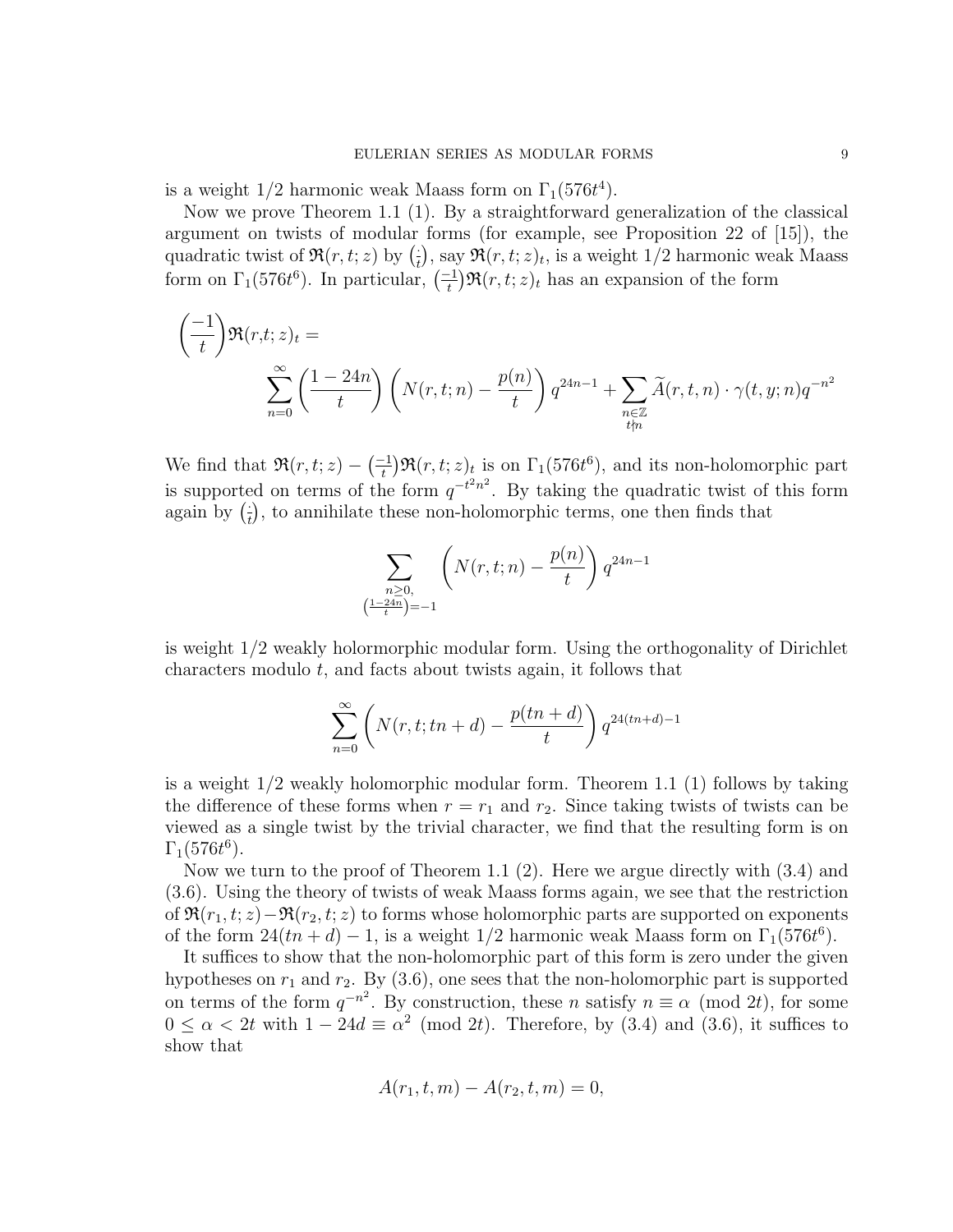when  $6m + 1 \equiv \alpha \pmod{12t}$ . By (3.4), we have

$$
A(r_1, t, m) - A(r_2, t, m) = (-1)^m \sum_{j=1}^{t-1} \left( \zeta_t^{-r_1 j} - \zeta_t^{-r_2 j} \right) \sin\left(\frac{\pi j}{t}\right) \sin\left(\frac{\pi j \alpha}{t}\right).
$$

Using  $\sin(x) = \frac{1}{2i} (e^{ix} - e^{-ix})$ , we have to show that

$$
\sum_{j=1}^{t-1} \left( e^{\frac{\pi ij}{t}(1-2r_1+\alpha)} - e^{\frac{\pi ij}{t}(1-2r_1-\alpha)} - e^{\frac{\pi ij}{t}(-1-2r_1+\alpha)} + e^{\frac{\pi ij}{t}(-1-2r_1-\alpha)} - e^{\frac{\pi ij}{t}(1-2r_2+\alpha)} + e^{\frac{\pi ij}{t}(1-2r_2-\alpha)} + e^{\frac{\pi ij}{t}(-1-2r_2+\alpha)} - e^{\frac{\pi ij}{t}(-1-2r_2-\alpha)} \right) = 0.
$$

This follows since  $\pm 1 - 2r_i \pm \alpha$ , for  $i = 1$  and 2, are even and coprime to t.

# 4. Further Explicit Examples of Maass Forms

Here we construct two new classes of weight 1/2 harmonic Maass forms (see Theorems 4.1 and 4.2). Then in Section 4.3 we prove Theorem 1.3.

Since this section is quite technical, we begin by giving general comments on the main ideas behind the construction. For positive integers  $c$ , we construct sets of  $q$ series  $\mathcal{H}(a, b, c; z)$  and  $\mathcal{K}(a, b, c; z)$ , where a and b range over suitable residue classes modulo  $c$ , which are related to each other under the modular transformations which generate  $\Gamma_0(4)$  (see Theorem 4.4). Under the map  $z \to z + 1$ , the transformation laws follow from an inspection of Fourier expansions. These transformation laws are complicated by the fact that the individual functions are essentially permuted. Under the map  $z \to -1/4z$ , the situation is more complicated. It turns out that  $\mathcal{K}(a, b, c; -1/4z)$ map  $z \to -1/4z$ , the situation is more complicated. It turns out that  $\mathcal{N}(a, b, c; -1/4z)$ <br>equals  $\sqrt{-4iz} \cdot \mathcal{H}(a, b, c; z)$  up to an explicit non-holomorphic function which is a "period integral" of a certain weight 3/2 cuspidal theta function. Theorem 4.4 (2) is obtained by a lengthy series of calculations involving the Residue Theorem and the partial fraction decompositions of special power series which are related to such period integrals. Therefore, we obtain a complete description of the modular transformation properties for these sets of functions under  $\Gamma_0(4)$ . Obtaining this conclusion requires the modular transformation properties of the period integrals which arise above (see Lemmas 4.5 and 4.6). These results imply Theorems 4.1 and 4.2 which concern the functions  $D_1(a, b, c; z)$  and  $D_2(a, b, c; z)$  which are certain linear combinations of the q-series and period integrals described above. To obtain these two theorems, one then needs to show that they transform suitably under the indicated congruence subgroups. Thankfully, one observes that the transformation laws of the q-series are precisely compatible with the transformation laws of the period integrals of the theta functions under the generators of  $\Gamma_0(4)$ . The conclusion then follows by either working directly with generators and relations, or by using the known transformation laws for present theta functions which imply the transformation laws for the relevant period integrals under the desired congruence subgroups.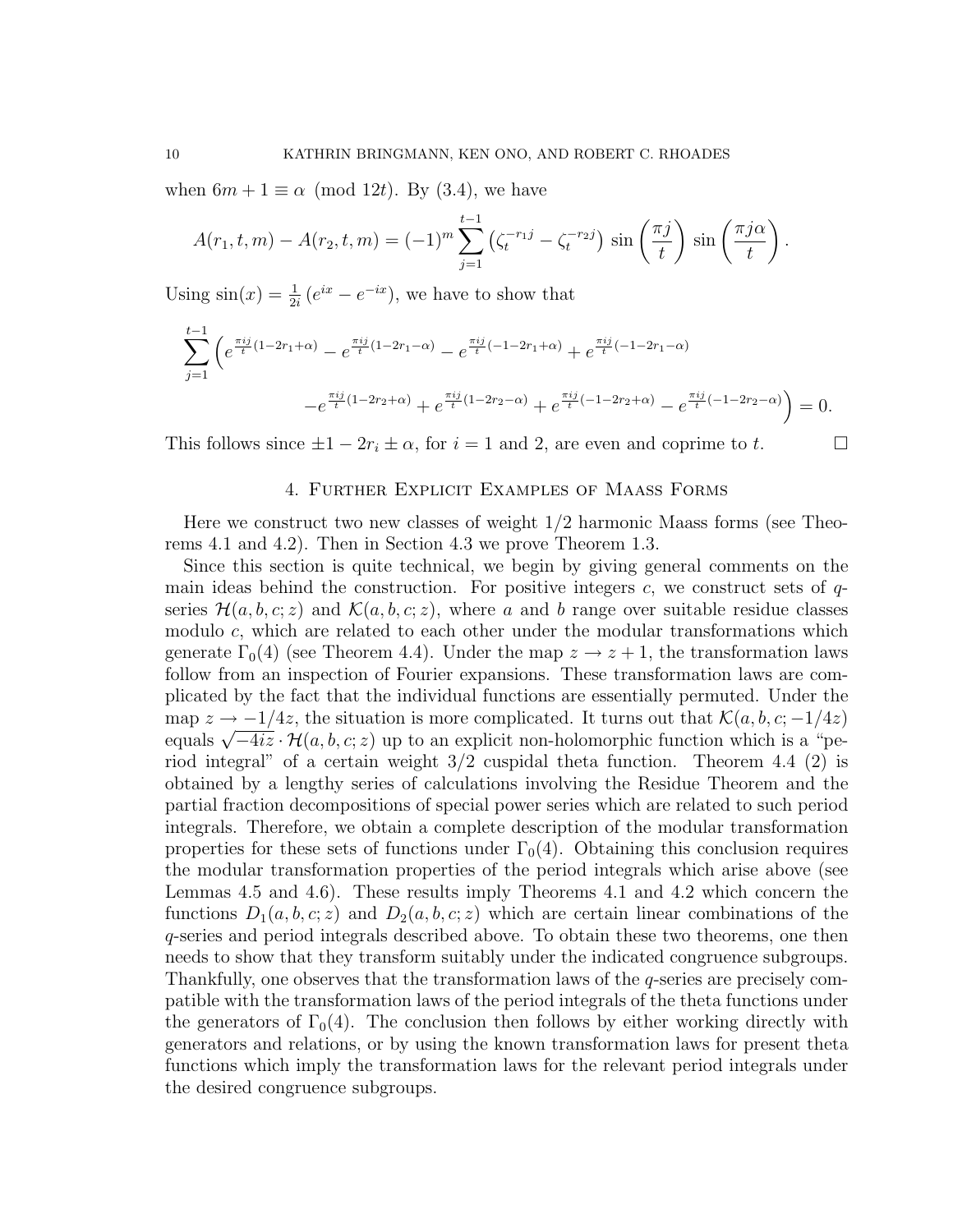4.1. New Classes of Harmonic Maass Forms. Two classes of harmonic Maass forms will be derived from series related to the functions  $H(a, c; z)$  and  $K(a, c; z)$ defined in (1.10) and (1.11). It is convenient to work with the series  $H(a, b, c; z)$  and  $K(a, b, c; z)$ , with  $0 \le a, b < c$  and a and b not both zero defined by

(4.1) 
$$
H(a, b, c; z) := \frac{(-q)_{\infty}}{(q)_{\infty}} \sum_{n=-\infty}^{\infty} \frac{(-1)^n q^{n + \frac{a}{c}} q^{n(n+1)}}{1 - \zeta_c^b q^{n + \frac{a}{c}}},
$$

and

$$
(4.2) \quad K(a,b,c;z) := \frac{(q;q^2)_{\infty}}{(q^2;q^2)_{\infty}} \left( \frac{ie^{-\pi i \frac{a}{c}}q^{\frac{b}{c}}}{2\left(1 - e^{-2\pi i \frac{a}{c}}q^{2\frac{b}{c}}\right)} + \sum_{m=1}^{\infty} S(a,b,c,m;z)q^{m(2m+1)} \right),
$$

with

$$
S(a, b, c, m; z) := \frac{\sin\left(\frac{\pi a}{c} - \left(\frac{b}{c} + 2k(b, c)m\right)2\pi z\right) + \sin\left(\frac{\pi a}{c} - \left(\frac{b}{c} - 2k(b, c)m\right)2\pi z\right)q^{2m}}{1 - 2\cos\left(\frac{2\pi a}{c} - \frac{4\pi bz}{c}\right)q^{2m} + q^{4m}},
$$

and

(4.3) 
$$
k(b, c) := \begin{cases} 0 & \text{if } 0 \leq \frac{b}{c} < \frac{1}{4}, \\ 1 & \text{if } \frac{1}{4} < \frac{b}{c} < \frac{3}{4}, \\ 2 & \text{if } \frac{3}{4} < \frac{b}{c} < 1. \end{cases}
$$

Although a must be non-zero for the  $\widetilde{K}(a, c; z)$  from the introduction, the reader should note that  $a = 0$  is permitted for  $K(a, b, c; z)$ , provided that  $b \neq 0$ 

From the definitions of  $\widetilde{H}$  and  $\widetilde{K}$ , see (1.10) and (1.11), and some calculations which follow, we have that

(4.4) 
$$
\widetilde{K}(a,c;z) = q^{-1/8} K(a,0,c;z) - q^{3/8} K(a,c/2,c;z),
$$

and

(4.5) 
$$
\widetilde{H}(a,c;z) = q^{\frac{a}{c}(1-\frac{a}{c})} \left( H(a,0,c;z) - H(a,c/2,c;z) \right).
$$

To see this we note that for  $b = 0$  or  $b = c/2$  we have

$$
H(a,b,c;z) = \frac{(-q)_{\infty}}{(q)_{\infty}} \sum_{n=-\infty}^{\infty} \frac{(-1)^n q^{n+\frac{a}{c}} q^{n(n+1)}}{1 - \zeta_c^b q^{n+\frac{a}{c}}} = \zeta_c^b \sum_{n=0}^{\infty} \frac{q^{\frac{1}{2}n(n+1)} (-q)_n}{(\zeta_c^b q^{\frac{a}{c}})_{n+1} (\zeta_c^b q^{1-\frac{a}{c}})_{n+1}}.
$$

The first equality is by definition, the second equality follows from the Watson-Whipple transformation (see [18]). More precisely, one may use III.17 on page 242 of [11] with  $a = q, b = \pm q^{a/c}, c = \pm q^{1-a/c}, d = -q, \text{ and } e, f \to \infty.$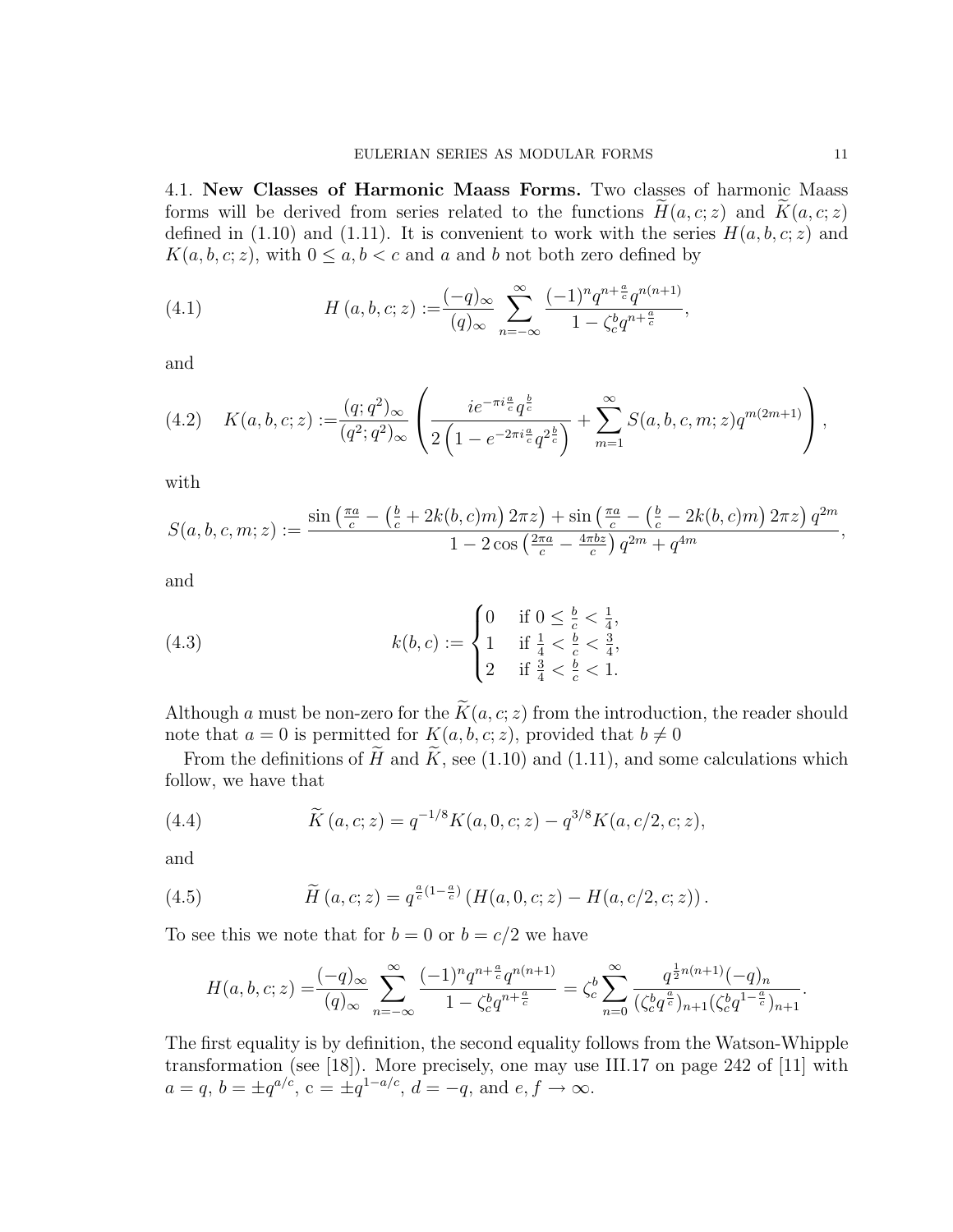Additionally, we have

$$
K'(\zeta_c^a; z) = \sum_{n=0}^{\infty} \frac{(-1)^n q^{n^2} (q; q^2)_n}{(\zeta_c^a q^2; q^2)_n (\zeta_c^{-a} q^2; q^2)_n}
$$
  
=  $\frac{(q; q^2)_{\infty}}{(q^2; q^2)_{\infty}} \left(1 + \sum_{n=1}^{\infty} \frac{(1+q^{2n}) (2 - 2 \cos(2\pi \frac{a}{c}))}{1 - 2q^{2n} \cos(2\pi \frac{a}{c}) + q^{4n}} q^{n(2n+1)}\right) = 4 \sin\left(\pi \frac{a}{c}\right) K(a, 0, c; z),$ 

where again the equality can be obtained from the Watson-Whipple transformation (again see [18]). Again this can be obtained by first simplifying III.17 on page 242 of [11] by letting  $e, f \to \infty$  and then setting  $a = 1, d = q^{1/2}, b = \zeta_c^a$  and  $c = \zeta_c^{-a}$  and finally  $q \mapsto q^2$ . We can use a similar type of transformation to rewrite the second sum appearing in the definition of  $\widetilde{K}$ . Namely, we obtain

$$
-q^{1/2}K(a, c/2, c; z) = \sin\left(\pi \frac{a}{c}\right) K''(\zeta_c^a; z).
$$

To describe the families of weak Maass forms, we begin by defining the functions

(4.6) 
$$
V_1(a, b, c; z) := \zeta_c^{-b} \int_{-\overline{z}}^{i\infty} \frac{T(a, b, c; 2\tau)}{\sqrt{-i(\tau + z)}} d\tau,
$$

(4.7) 
$$
V_2(a, b, c; z) := -\frac{1}{2}\zeta_c^{-b}\int_{-\overline{z}}^{i\infty} \frac{(-i\tau)^{-\frac{3}{2}}T(a, b, c; -\frac{1}{2\tau})}{\sqrt{-i(\tau + z)}}d\tau,
$$

where  $T$  is defined by

(4.8) 
$$
T(a, b, c; \tau) := i e^{2\pi i \frac{b}{c} \left(2\frac{a}{c} - 1\right)} \sum_{n = -\infty}^{\infty} A(a, b, c, n; \tau) e^{2\pi i \tau \left(\left(n + \frac{1}{4}\right)^2 + \left(\frac{b}{c}\right)^2\right)},
$$

and

$$
A(a, b, c, n; \tau) := \left(n + \frac{1}{4}\right) \cosh\left(2\pi i \left(n + \frac{1}{4}\right) \left(\left(2\frac{a}{c} - 1\right) + 2\frac{b}{c}\tau\right)\right) + \frac{b}{c} \sinh\left(2\pi i \left(n + \frac{1}{4}\right) \left(\left(2\frac{a}{c} - 1\right) + 2\frac{b}{c}\tau\right)\right).
$$

Now define

$$
(4.9) \quad D_1(a,b,c;z) := q^{4f_c^2 \frac{a}{c} \left(1 - \frac{a}{c}\right)} H(a,b,c; 4f_c^2 z) + V_2(a,b,c; 2f_c^2 z)
$$
\n
$$
D_2(a,b,c;z) :=
$$
\n
$$
(4.10) \quad e^{-2k(b,c)\frac{a}{c}\pi i + 4\pi i \left(\frac{a}{c} - 1\right)\frac{b}{c} A f_c^2 \left(k(b,c)\frac{b}{c} - \left(\frac{b}{c}\right)^2 - \frac{1}{16}\right)} K(c, b, c; 2f_c^2 z) + V_c(c, b, c; 2f_c^2 z)
$$

$$
(4.10) \qquad e^{-2k(b,c)\frac{a}{c}\pi i + 4\pi i \left(\frac{a}{c} - 1\right)\frac{b}{c}} q^{4f_c^2\left(k(b,c)\frac{b}{c} - \left(\frac{b}{c}\right)^2 - \frac{1}{16}\right)} K(a,b,c; 2f_c^2 z) + V_1(a,b,c; 2f_c^2 z).
$$

We now have the following theorems.

**Theorem 4.1.** If  $0 < a < c$  and  $b = 0$  or  $b = c/2$ , then  $D_1(a, b, c; z)$  is a weight  $1/2$ harmonic weak Maass form on  $\Gamma_1$  (64 $f_c^4$ ).

We have an analogous theorem for the family of functions  $D_2(a, b, c; z)$ .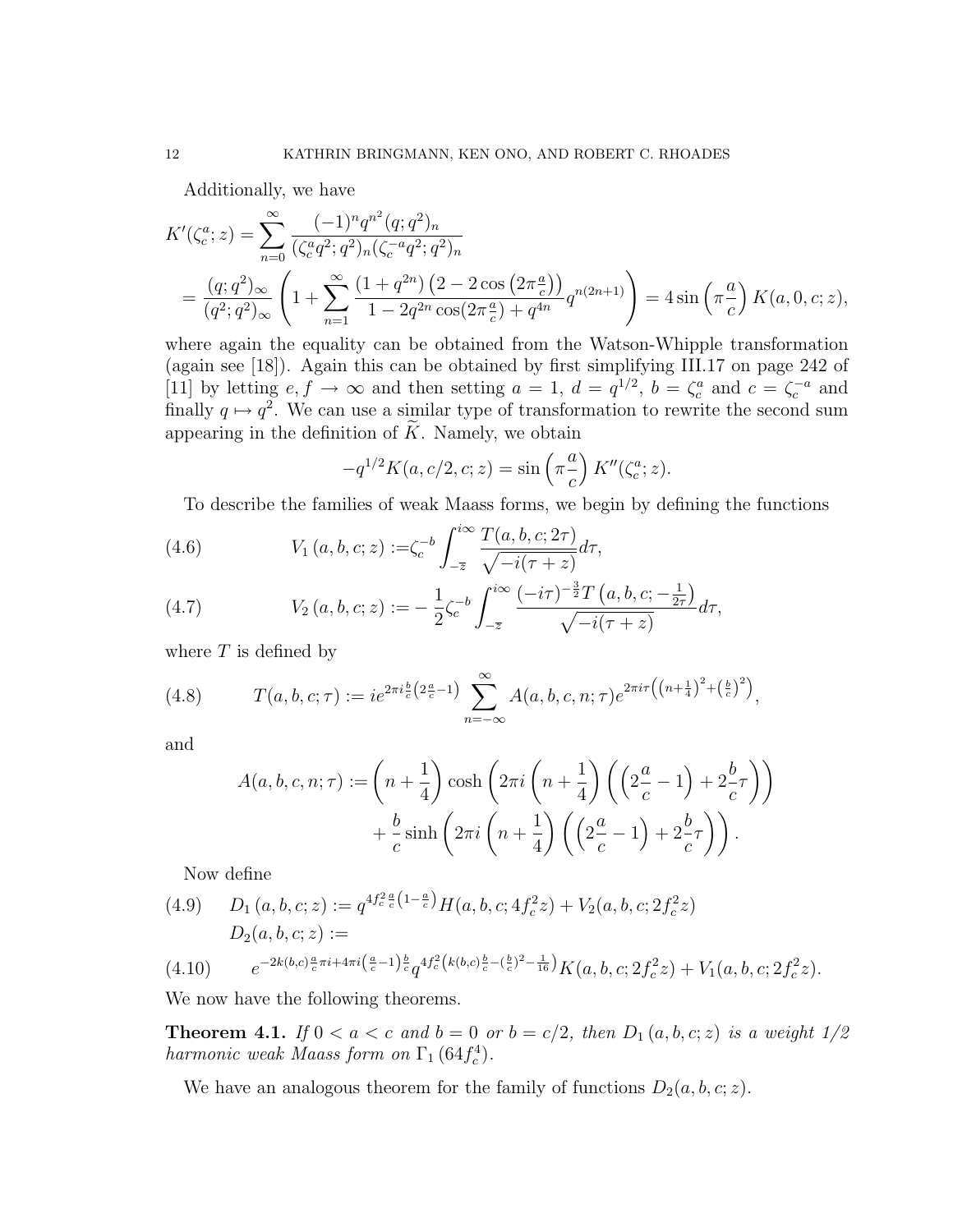**Theorem 4.2.** If  $0 < a < c$  and  $b = 0$  or  $b = c/2$ , then  $D_2(a, b, c; z)$  is a weight  $1/2$ harmonic weak Maass form on  $\Gamma_1(64 f_c^4)$ .

Remark. Asymptotics and congruences for the coefficients of the holomorphic parts of these harmonic weak Maass forms may be obtained by arguing as in [6] and [7]. In special cases, one may presumably obtain exact formulas analogous to those in [6].

4.2. Sketch of the Proofs of Theorems 4.1 and 4.2. In this section we follow work of Watson [20] and previous work of the first two authors [7] to establish transformation properties of the  $H(a, b, c; z)$  and  $K(a, b, c; z)$  functions.

To describe the transformation laws of these functions we define

(4.11) 
$$
L(a, b, c; \alpha) := \int_{-\infty}^{\infty} \frac{e^{-\alpha x - \alpha x^2 + 2\alpha x \frac{a}{c}}}{\cosh(\alpha x - 2\pi i \frac{b}{c})} dx.
$$

We have the following theorem which relates the three functions.

**Theorem 4.3.** Suppose c is a positive integer and a and b are integers for which  $0 \leq a, b < c$  with a and b not both zero and  $\frac{b}{c} \notin \{\frac{1}{4}, \frac{3}{4}\}$  $\frac{3}{4}$ . Furthermore, if Re( $\alpha$ ) > 0, and  $q := e^{-\alpha}$ , and  $q_1 := e^{-\pi^2/\alpha}$ , we have that

$$
q^{\frac{a}{c}\left(1-\frac{a}{c}\right)}H\left(a,b,c;-\frac{\alpha}{2\pi i}\right) = \sqrt{\frac{4\pi}{\alpha}}e^{-2k(b,c)\frac{a}{c}\pi i + 4\pi i\left(\frac{a}{c}-1\right)\frac{b}{c}}q_1^{4k(b,c)\frac{b}{c}-4\left(\frac{b}{c}\right)^2-\frac{1}{4}}K\left(a,b,c;\frac{\pi i}{\alpha}\right) - \sqrt{\frac{\alpha}{4\pi}}\zeta_c^{-b}L(a,b,c;\alpha).
$$

*Proof.* Since  $b = 0$  is treated by McIntosh in [18], we shall assume that  $0 < b < c$ . We proceed as in [7] and [20]. By analytic continuation, it suffices to prove the identity for real  $\alpha$ . Define the integral I by

$$
I := I_1 + I_2 = \frac{1}{2\pi i} \int_{-\infty - i\varepsilon}^{+\infty - i\varepsilon} \frac{\pi}{\sin(\pi \tau)} \cdot \frac{e^{-\alpha(\tau + \frac{a}{c})}}{1 - \zeta_c^b e^{-\alpha(\tau + \frac{a}{c})}} \cdot e^{-\alpha\tau(\tau + 1)} d\tau
$$
  
(4.12)
$$
- \frac{1}{2\pi i} \int_{-\infty + i\varepsilon}^{+\infty + i\varepsilon} \frac{\pi}{\sin(\pi \tau)} \cdot \frac{e^{-\alpha(\tau + \frac{a}{c})}}{1 - \zeta_c^b e^{-\alpha(\tau + \frac{a}{c})}} \cdot e^{-\alpha\tau(\tau + 1)} d\tau.
$$

The zeros of  $1 - \zeta_c^b e^{-\alpha(\tau + \frac{a}{c})}$  are precisely at the values

$$
\tau_n := -\frac{a}{c} + \frac{2\pi i(\frac{b}{c} + n)}{\alpha}.
$$

We wish to choose  $\varepsilon > 0$  small enough so that there are no zeros of  $1 - \zeta_c^b e^{-\alpha(\tau + \frac{a}{c})}$  in the region of integration, so we pick  $\varepsilon$  so that

$$
\frac{2\pi\left(\frac{b}{c}+n\right)}{\alpha} > \varepsilon
$$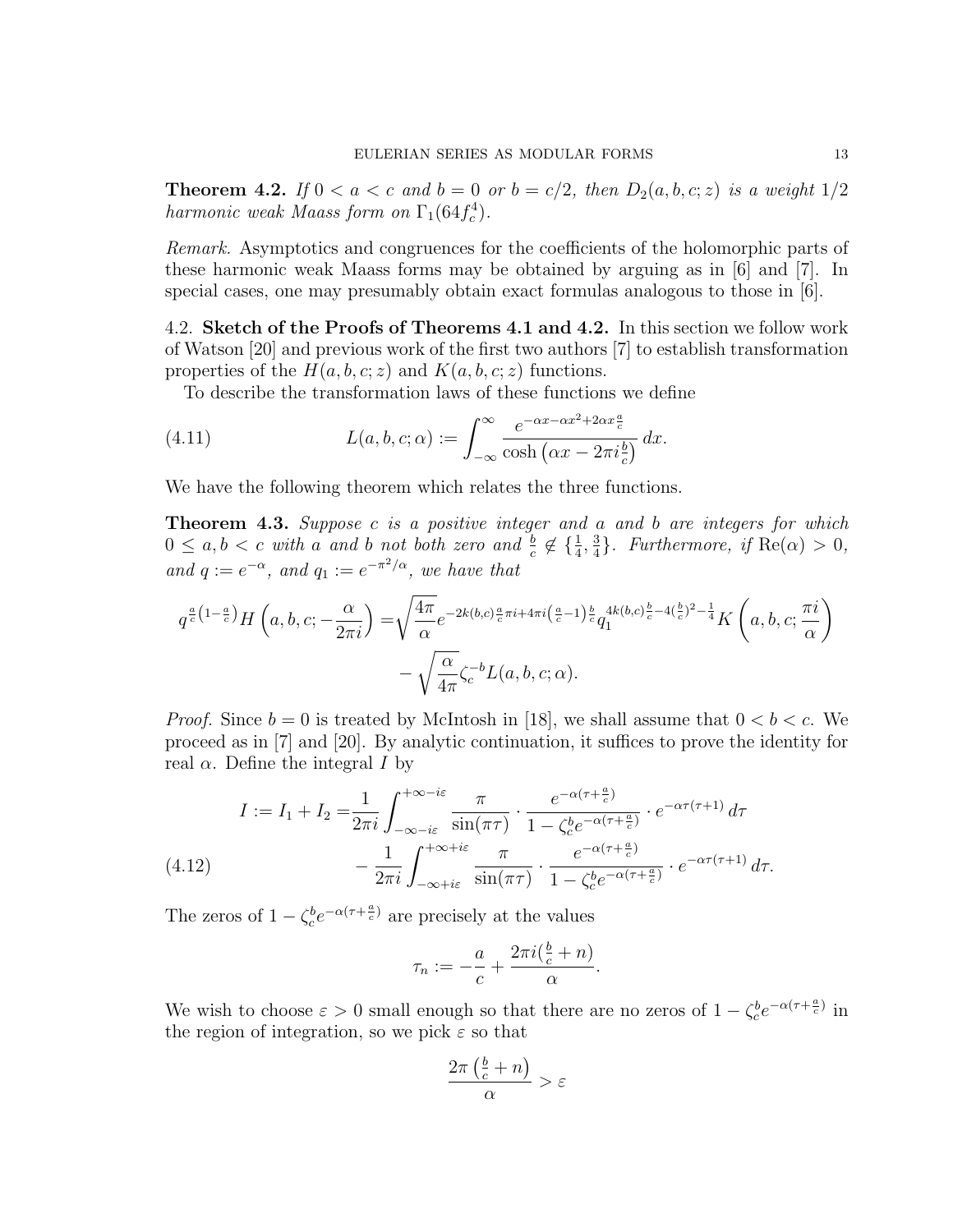for all n. This is possible because  $b \neq 0$ . So the poles of the integrand are due only to  $\sin(\pi\tau)$ . But  $\sin(\pi\tau)$  has zeros at all  $n \in \mathbb{Z}$ , and furthermore, the residue at n is

$$
\frac{(-1)^n q^{n+\frac{a}{c}}}{1-\zeta_c^b q^{n+\frac{a}{c}}}\cdot q^{n(n+1)}.
$$

For  $\text{Re}(\tau) \to \infty$ , the integrand rapidly decays, so the Residue Theorem implies that

$$
I=\sum_{n=-\infty}^{\infty}\frac{(-1)^n q^{n+\frac{a}{c}}}{1-\zeta_c^b q^{n+\frac{a}{c}}}\cdot q^{n(n+1)}=\frac{(q)_{\infty}}{(-q)_{\infty}}H\left(a,b,c;-\frac{\alpha}{2\pi i}\right)
$$

.

We now compute  $I_1$  and  $I_2$  separately by moving each contour and using the Residue Theorem. We first compute  $I_2$ . For  $\tau$  in the upper-half plane

$$
\frac{1}{\sin(\pi\tau)} = -2i \sum_{n=0}^{\infty} e^{(2n+1)\pi i \tau}.
$$

Using this in  $I_2$  we obtain

$$
I_2 = \frac{1}{2\pi i} \sum_{n=0}^{\infty} \int_{-\infty + i\varepsilon}^{+\infty - i\varepsilon} 2\pi i \frac{e^{(2n+1)\pi i\tau - \alpha\left(\tau + \frac{a}{c}\right) - \alpha\tau\left(\tau + 1\right)}}{1 - \zeta_c^b e^{-\alpha\left(\tau + \frac{a}{c}\right)}} d\tau.
$$

Define  $J_n$  by

$$
J_n := \int_{-\infty + i\varepsilon}^{+\infty - i\varepsilon} \frac{e^{(2n+1)\pi i\tau - \alpha\left(\tau + \frac{a}{c}\right) - \alpha\tau\left(\tau + 1\right)}}{1 - \zeta_c^b e^{-\alpha\left(\tau + \frac{a}{c}\right)}} \, d\tau.
$$

We now shift the path of integration through the points  $w_n := \frac{(2n+1)\pi i}{2\alpha}$  which are the saddle points of  $e^{(2n+1)\pi i\tau-\alpha\tau^2}$ . This introduces more poles in the region of integration. By the Residue Theorem, we have

 $J_n = J'_n +$  sum of residues of poles of integrand between the two contours, where  $J'_n$  is the integral along the contour through  $w_n$  defined by

$$
J'_n := \int_{-\infty+w_n}^{+\infty+w_n} \frac{e^{(2n+1)\pi i \tau - \alpha\left(\tau + \frac{a}{c}\right) - \alpha \tau\left(\tau + 1\right)}}{1 - \zeta_c^b e^{-\alpha\left(\tau + \frac{a}{c}\right)}} \, d\tau.
$$

Hence we will take into account those poles  $\tau_m$  for which  $m \geq 0$  and  $\text{Im}(\tau_m) < \text{Im}(w_n)$ , or equivalently  $m \geq 0$  and  $2(\frac{b}{c}+m) - \frac{1}{2} < n$ . Notice that we must have  $\text{Im}(\tau_m) \neq$ Im( $w_n$ ). To guarantee this we take  $\frac{b}{c} \notin \{\frac{1}{4}, \frac{3}{4}\}$  $\frac{3}{4}$ . By the definition of  $k(b, c)$  the condition is equivalent to

$$
n \ge 2m + k(b, c).
$$

At  $\tau_m$ , the integrand has the residue

$$
\lambda_{n,m} := \frac{2\pi i}{\alpha} e^{(2n+1)\pi i \tau_m - \alpha \left(\tau_m + \frac{a}{c}\right) - \alpha \tau_m (\tau_m + 1)} \n= \frac{2\pi i}{\alpha} e^{-(2n+1)\pi i \frac{a}{c} + 4\pi i \left(\frac{b}{c} + m\right) \left(\frac{a}{c} - 1\right)} q^{-\frac{a}{c} \left(1 - \frac{a}{c}\right)} q_1^{2(2n+1) \left(\frac{b}{c} + m\right) - 4\left(\frac{b}{c} + m\right)^2}.
$$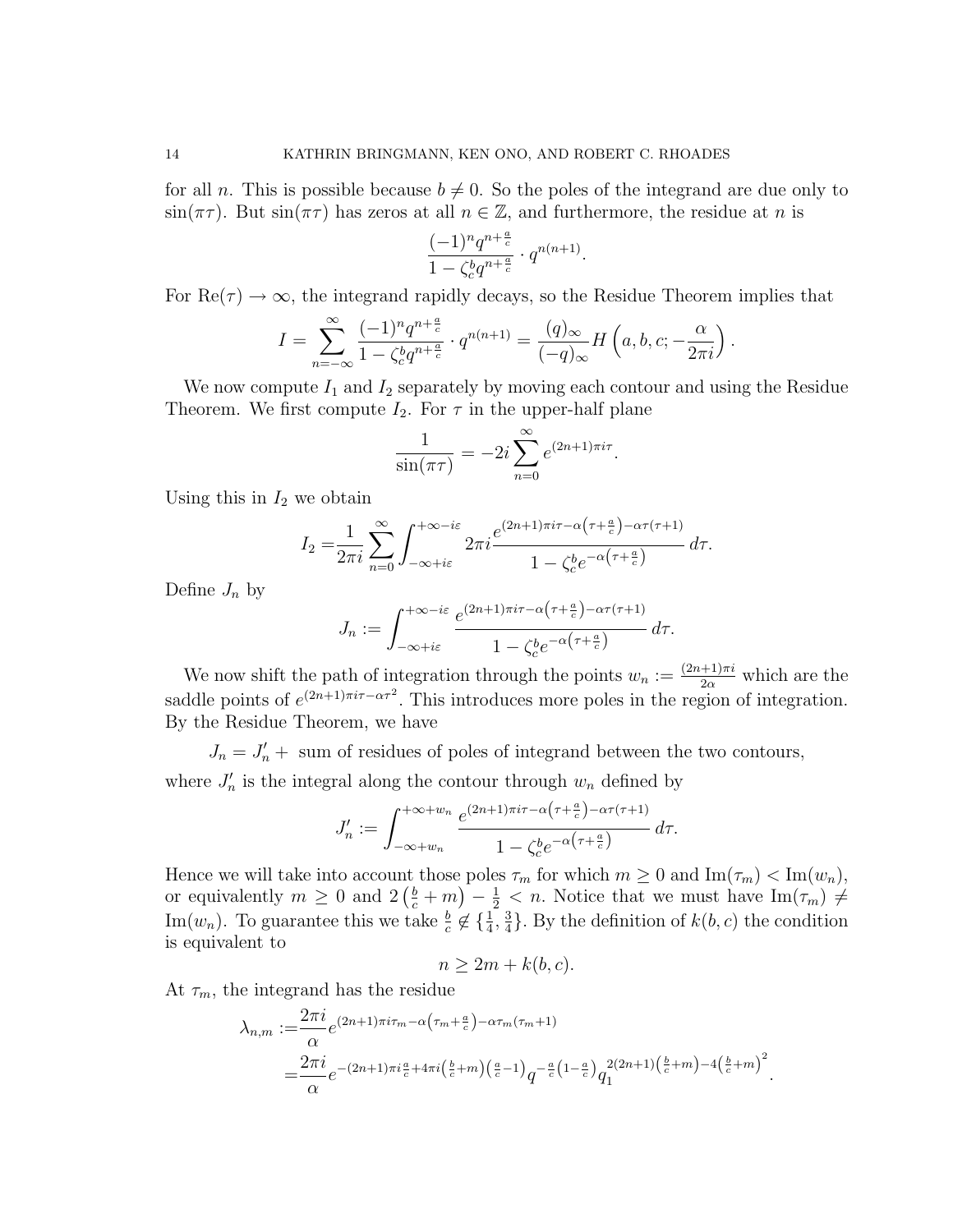Hence, the Residue Theorem combined with reordering summation, gives

(4.13) 
$$
I_2 = \sum_{m \ge 0} \sum_{n \ge 2m + k(b,c)} \lambda_{n,m} + \sum_{n \ge 0} J'_n.
$$

Using  $\lambda_{n+1,m} = e^{-2\pi i \frac{a}{c}} q_1^{4(\frac{b}{c}+m)} \lambda_{n,m}$  we find that

$$
\sum_{m=0}^{\infty} \sum_{n\geq 2m+k(b,c)} \lambda_{n,m} = \sum_{m=0}^{\infty} \frac{\lambda_{2m+k(b,c),m}}{1 - e^{-2\pi i \frac{a}{c}} q_1^{4(\frac{b}{c}+m)}}
$$
  
= 
$$
\frac{2\pi i}{\alpha} e^{-(2k(b,c)+1)\frac{a}{c}\pi i + 4\pi i (\frac{a}{c}-1)\frac{b}{c} q^{-\frac{a}{c}(1-\frac{a}{c})} q_1^{2(2k(b,c)+1)\frac{b}{c}-4(\frac{b}{c})^2} \sum_{m=0}^{\infty} \frac{q_1^{4m^2+2(2k(b,c)+1)m}}{1 - e^{-2\pi i \frac{a}{c}} q_1^{4(m+\frac{b}{c})}}.
$$

Arguing in the same way, using the fact that for all  $\tau$  in the lower half-plane we have

$$
\frac{1}{\sin(\pi\tau)} = 2i \sum_{n=0}^{\infty} e^{-(2n+1)\pi i \tau},
$$

we find that

$$
I_1 = -\sum_{m=1}^{\infty} \sum_{n \ge 2m-k(b,c)} \mu_{n,m} + \sum_{n=0}^{\infty} K'_n,
$$

where

$$
\mu_{n,m} := \frac{2\pi i}{\alpha} e^{-(2n+1)\pi i \tau_{-m} - \alpha \left(\tau_{-m} + \frac{a}{c}\right) - \alpha \tau_{-m}(\tau_{-m}+1)} \n= \frac{2\pi i}{\alpha} e^{(2n+1)\pi i \frac{a}{c} + 4\pi i \left(\frac{b}{c} - m\right) \left(\frac{a}{c} - 1\right)} q^{-\frac{a}{c} \left(1 - \frac{a}{c}\right)} q_1^{2(2n+1) \left(-\frac{b}{c} + m\right) - 4\left(\frac{b}{c} - m\right)^2},
$$

and where

$$
K'_n := \int_{-\infty+\widetilde{w}_n}^{+\infty+\widetilde{w}_n} \frac{e^{-(2n+1)\pi i\tau - \alpha(\tau + \frac{a}{c}) - \alpha\tau(\tau+1)}}{1 - \zeta_c^b e^{-\alpha(\tau + \frac{a}{c})}} d\tau.
$$

Here we have that  $\widetilde{w}_n := -\frac{(2n+1)\pi i}{2\alpha}$  $\frac{+1}{2\alpha}$ . As before, we have  $\frac{1}{2}$ 

$$
\mu_{n+1,m} = e^{2\pi i \frac{a}{c}} q_1^{4\left(-\frac{b}{c}+m\right)} \mu_{n,m}.
$$

Hence we obtain

$$
\sum_{m=1}^{\infty} \sum_{n\geq 2m-k(b,c)} \mu_{n,m} = \sum_{m\geq 1} \frac{\mu_{2m-k(b,c),m}}{1 - e^{2\pi i \frac{a}{c}} q_1^{4\left(-\frac{b}{c}+m\right)}}
$$
\n
$$
= \frac{2\pi i}{\alpha} e^{\left(-2k(b,c)+1\right)\frac{a}{c}\pi i + 4\pi i \left(\frac{a}{c}-1\right)\frac{b}{c}} q^{-\frac{a}{c}\left(1-\frac{a}{c}\right)} q_1^{2(2k(b,c)-1)\frac{b}{c}-4\left(\frac{b}{c}\right)^2} \sum_{m=1}^{\infty} \frac{q_1^{4m^2+2(-2k(b,c)+1)m}}{1 - e^{2\pi i \frac{a}{c}} q_1^{4\left(m-\frac{b}{c}\right)}}.
$$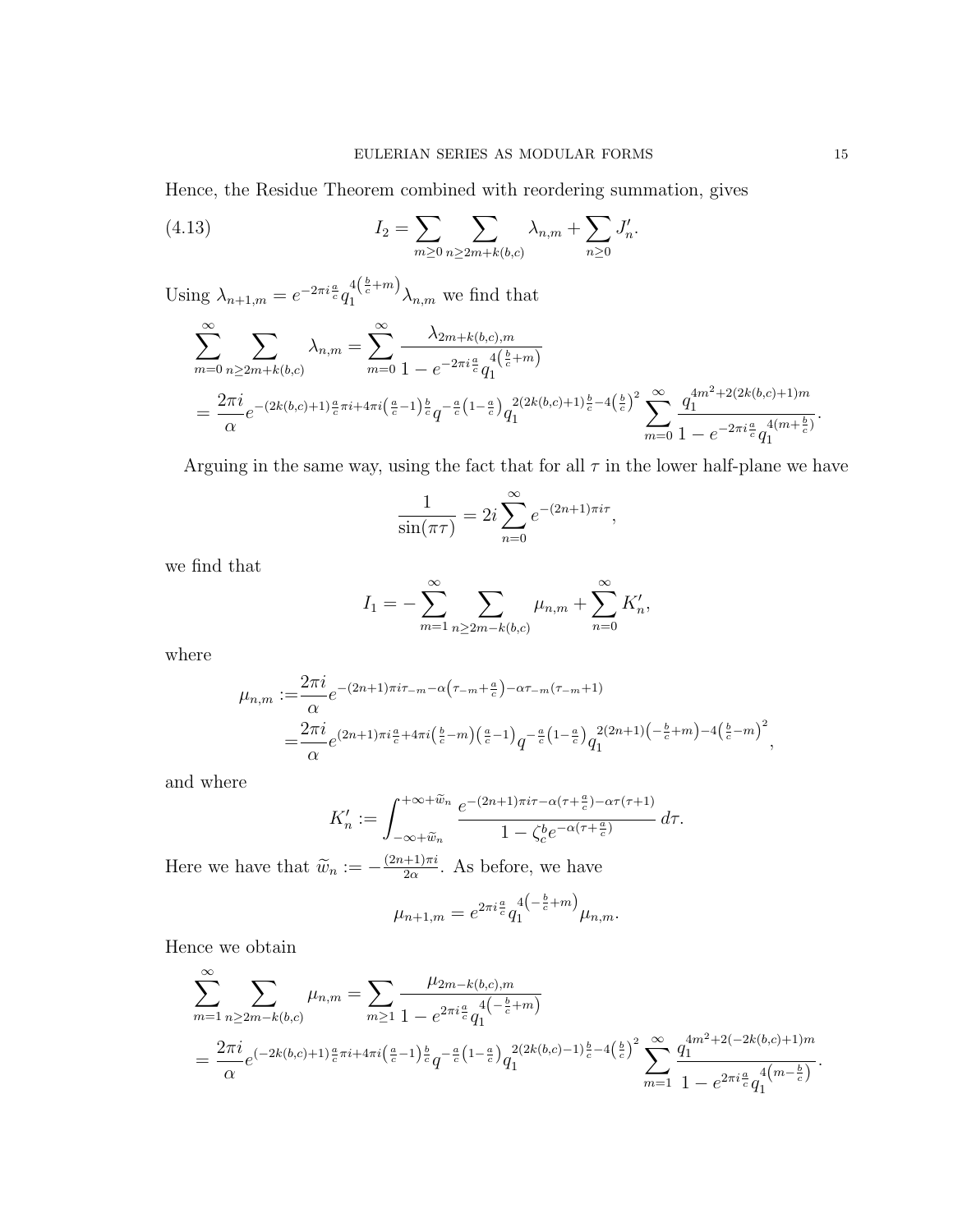Therefore, we have

$$
I_1 + I_2 - \sum_{n\geq 0} \left( J'_n + K'_n \right) = \frac{4\pi}{\alpha} e^{-2k(b,c)\frac{a}{c}\pi i + 4\pi i \left(\frac{a}{c} - 1\right)\frac{b}{c}} q^{-\frac{a}{c}\left(1 - \frac{a}{c}\right)} q_1^{4k(b,c)\frac{b}{c} - 4\left(\frac{b}{c}\right)^2}
$$

$$
\times \left( \frac{ie^{-\pi i \frac{a}{c}} q_1^{2\frac{b}{c}}}{2\left(1 - e^{-2\pi i \frac{a}{c}} q_1^{4\frac{b}{c}}\right)} + \sum_{m=1}^{\infty} \overline{K}(a, b, c, m; \beta) q_1^{4m^2 + 2m} \right),
$$

where

$$
\overline{K}(a,b,c,m;\beta) := \frac{i}{2} \cdot \left( \frac{q_1^{2\frac{b}{c} + 4mk(b,c)} e^{-\pi i \frac{a}{c}}}{1 - e^{-2\pi i \frac{a}{c}} q_1^{4(m + \frac{b}{c})}} - \frac{q_1^{-2\frac{b}{c} - 4mk(b,c)} e^{\pi i \frac{a}{c}}}{1 - e^{2\pi i \frac{a}{c}} q_1^{4(m - \frac{b}{c})}} \right)
$$

$$
= \frac{\sin\left(\frac{\pi a}{c} - i\beta \left(2\frac{b}{c} + 4k(b,c)m\right)\right) + \sin\left(\frac{\pi a}{c} - i\beta \left(2\frac{b}{c} - 4k(b,c)m\right)\right) q_1^{4m}}{1 - 2\cos\left(2\pi \frac{a}{c} - 4i\beta \frac{b}{c}\right) q_1^{4m} + q_1^{8m}},
$$

and  $\beta := \pi^2/\alpha$ . Now, from the definition of  $S(a, b, c, m; z)$ , we see that

$$
I_1 + I_2
$$
  
=  $\frac{4\pi}{\alpha} e^{-2k(b,c)\frac{a}{c}\pi i + 4\pi i \left(\frac{a}{c} - 1\right)\frac{b}{c}} q^{-\frac{a}{c}\left(1 - \frac{a}{c}\right)} q_1^{4k(b,c)\frac{b}{c} - 4\left(\frac{b}{c}\right)^2} \frac{\left(q_1^4; q_1^4\right)_{\infty}}{\left(q_1^2; q_1^4\right)_{\infty}} K\left(a, b, c; \frac{\pi i}{\alpha}\right) + \sum_{n \geq 0} \left(J'_n + K'_n\right).$ 

It remains to calculate  $\sum_{n\geq 0} (J'_n + K'_n)$ . We will first compute  $J'_n$ . For this we use the identity  $\frac{t}{1-t} = \frac{1+t}{t^{-1}-t}$  $\frac{1+t}{t^{-1}-t}$ , with  $t = \zeta_c^b e^{-\alpha(\tau+\frac{a}{c})}$ , which gives that the integrand of  $J'_n$  equals

$$
\zeta_c^{-b} \cdot e^{(2n+1)\pi i \tau - \alpha \tau^2} \left( e^{-\alpha \tau} \frac{1 + \zeta_c^b e^{-\alpha \left(\tau + \frac{a}{c}\right)}}{\zeta_c^{-b} e^{\alpha \left(\tau + \frac{a}{c}\right)} - \zeta_c^b e^{-\alpha \left(\tau + \frac{a}{c}\right)}} \right)
$$
\n
$$
= \zeta_c^{-2b} \cdot e^{(2n+1)\pi i \tau - \alpha \tau^2 + \alpha \frac{a}{c}} \left( \frac{\zeta_c^b e^{-\alpha \left(\tau + \frac{a}{c}\right)} + \zeta_c^{2b} e^{-2\alpha \left(\tau + \frac{a}{c}\right)}}{\zeta_c^{-b} e^{\alpha \left(\tau + \frac{a}{c}\right)} - \zeta_c^b e^{-\alpha \left(\tau + \frac{a}{c}\right)}} \right)
$$

.

We now make the substitution  $\tau = -\frac{a}{c} + w_n + x$ . Since  $w_n = \frac{(2n+1)\pi i}{2\alpha}$  $\frac{+1}{2\alpha}$ , the integral  $J'_n$ becomes

$$
J'_{n} = \frac{(-1)^{n+1}i}{2} \zeta_{c}^{-2b} q_{1}^{\frac{(2n+1)^{2}}{4}} q^{-\frac{a}{c}(1-\frac{a}{c})}
$$
  
 
$$
\times \int_{-\infty}^{\infty} \frac{\left(\zeta_{c}^{b} e^{-\frac{(2n+1)\pi i}{2}} e^{-\alpha x} + \zeta_{c}^{2b} e^{(2n+1)\pi i} e^{-2\alpha x}\right)}{\cosh\left(\alpha x - 2\pi i\frac{b}{c}\right)} e^{-\alpha x^{2}+2\alpha\frac{a}{c}x} dx
$$
  
= 
$$
\frac{(-1)^{n+1}i}{2} \zeta_{c}^{-2b} q_{1}^{\frac{(2n+1)^{2}}{4}} q^{-\frac{a}{c}(1-\frac{a}{c})} \int_{-\infty}^{\infty} \frac{\left(i(-1)^{n+1} \zeta_{c}^{b} e^{-\alpha x} - \zeta_{c}^{2b} e^{-2\alpha x}\right)}{\cosh\left(\alpha x - 2\pi i\frac{b}{c}\right)} e^{-\alpha x^{2}+2\alpha\frac{a}{c}x} dx.
$$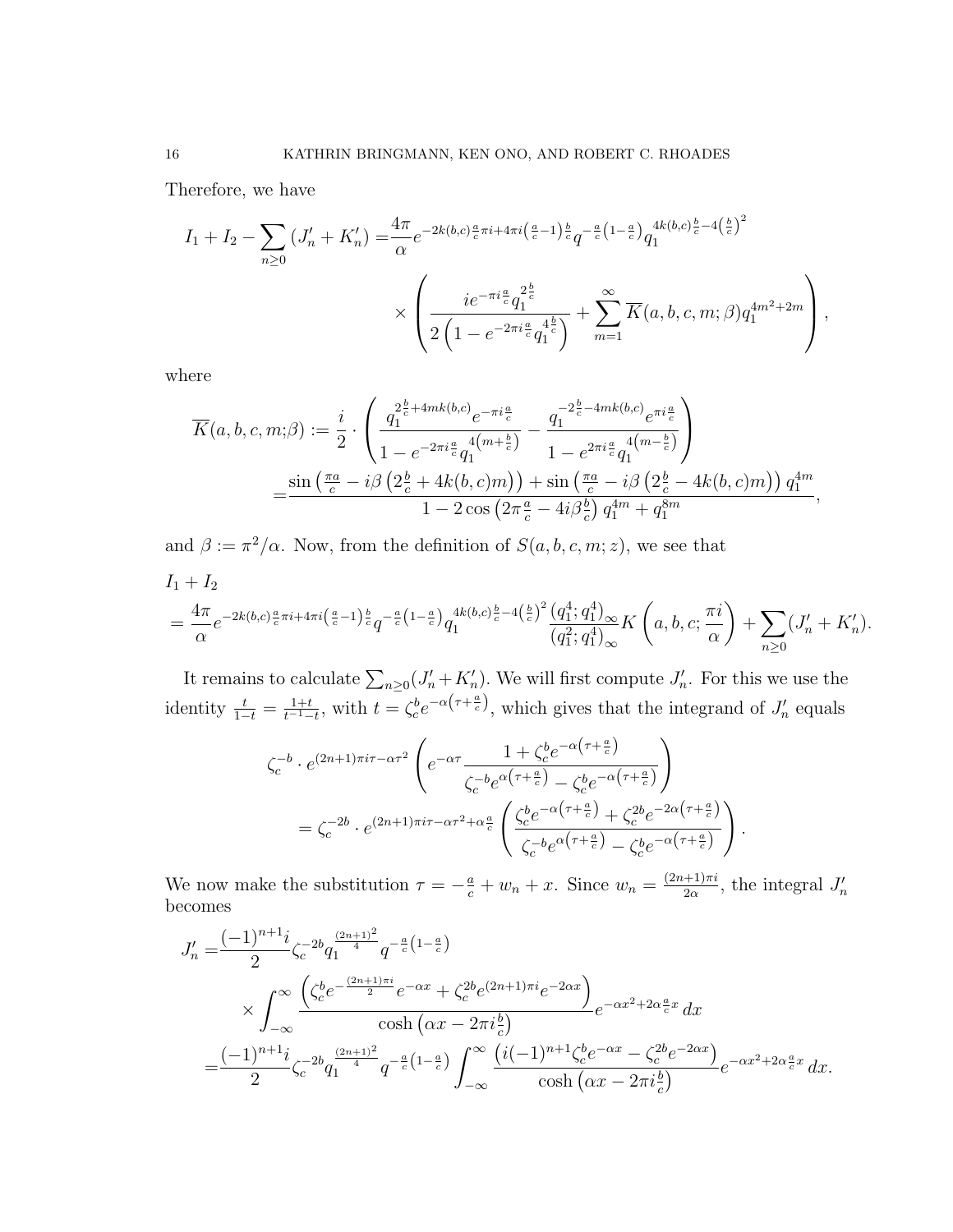In the same way, we obtain

$$
K'_n = \frac{(-1)^{n_i}}{2} \zeta_c^{-2b} q_1^{\frac{(2n+1)^2}{4}} q^{-\frac{a}{c}(1-\frac{a}{c})} \int_{-\infty}^{\infty} \frac{(i(-1)^n \zeta_c^b e^{-\alpha x} - \zeta_c^{2b} e^{-2\alpha x})}{\cosh(\alpha x - 2\pi i \frac{b}{c})} e^{-\alpha x^2 + 2\alpha \frac{a}{c}x} dx.
$$

Therefore, we see that

$$
K'_{n} + J'_{n} = -\zeta_{c}^{-b} q_{1}^{\frac{(2n+1)^{2}}{4}} q^{-\frac{a}{c}(1-\frac{a}{c})} \int_{-\infty}^{\infty} \frac{e^{-\alpha x - \alpha x^{2} + 2\alpha \frac{a}{c}x}}{\cosh(\alpha x - 2\pi i \frac{b}{c})} dx.
$$

Using this we easily see that

$$
\sum_{n\geq 0} (K'_n + J'_n) = -\zeta_c^{-b} q^{-\frac{a}{c} \left(1 - \frac{a}{c}\right)} \int_{-\infty}^{\infty} \frac{e^{-\alpha x - \alpha x^2 + 2\alpha \frac{a}{c} x}}{\cosh\left(\alpha x - 2\pi i \frac{b}{c}\right)} dx \sum_{n\geq 0} q_1^{\frac{1}{4}\left(2n + 1\right)^2}.
$$

By applying the identity  $\sum_{n\geq 0} q_1^{\frac{1}{4}(2n+1)^2} = q_1^{\frac{1}{4}}(q_1^4; q_1^4)_{\infty}/(q_1^2; q_1^4)_{\infty}$ , we obtain

(4.14) 
$$
\sum_{n\geq 0} (K'_n + J'_n) = -\zeta_c^{-b} q^{-\frac{a}{c} \left(1 - \frac{a}{c}\right)} q_1^{\frac{1}{4}} \frac{(q_1^4; q_1^4)_{\infty}}{(q_1^2; q_1^4)_{\infty}} L(a, b, c; \alpha).
$$

Combining the two different evaluations for I we have

$$
\frac{(q)_{\infty}}{(-q)_{\infty}} H\left(a, b, c; -\frac{\alpha}{2\pi i}\right) = \frac{4\pi}{\alpha} e^{-2k(b,c)\frac{a}{c}\pi i + 4\pi i \left(\frac{a}{c} - 1\right)\frac{b}{c}} q^{-\frac{a}{c}\left(1 - \frac{a}{c}\right)} q_1^{4k(b,c)\frac{b}{c} - 4\left(\frac{b}{c}\right)^2}
$$
\n
$$
\times \frac{(q_1^4; q_1^4)_{\infty}}{(q_1^2; q_1^4)_{\infty}} K\left(a, b, c; \frac{\pi i}{\alpha}\right) - \zeta_c^{-b} q^{-\frac{a}{c}\left(1 - \frac{a}{c}\right)} q_1^{\frac{1}{4}} \frac{(q_1^4; q_1^4)_{\infty}}{(q_1^2; q_1^4)_{\infty}} L(a, b, c; \alpha).
$$

By the transformation law for Dedekind's eta-function,

$$
(q)_{\infty} = \sqrt{\frac{2\pi}{\alpha}} q^{-\frac{1}{24}} q_1^{\frac{1}{6}} (q_1^4; q_1^4)_{\infty},
$$

we may deduce that

$$
\frac{(q)_{\infty}}{(-q)_{\infty}} = 2\sqrt{\frac{\pi}{\alpha}} q_1^{\frac{1}{4}} \frac{(q_1^4; q_1^4)_{\infty}}{(q_1^2; q_1^4)_{\infty}}.
$$

With (4.15) this gives

$$
\sqrt{\frac{4\pi}{\alpha}} q_1^{\frac{1}{4}} H\left(a,b,c;-\frac{\alpha}{2\pi i}\right) = \frac{4\pi}{\alpha} e^{-2k(b,c)\frac{\alpha}{c}\pi i + 4\pi i \left(\frac{a}{c}-1\right)\frac{b}{c}} q^{-\frac{a}{c}\left(1-\frac{a}{c}\right)} q_1^{4k(b,c)\frac{b}{c}-4\left(\frac{b}{c}\right)^2} K\left(a,b,c;\frac{\pi i}{\alpha}\right)
$$

$$
-\zeta_c^{-b} q^{-\frac{a}{c}\left(1-\frac{a}{c}\right)} q_1^{\frac{1}{4}} L(a,b,c;\alpha),
$$

which gives the result.  $\Box$ 

We use Theorem 4.3 to construct harmonic weak Maass forms on subgroups of  $\Gamma_0(4)=\left\langle \begin{pmatrix} 1 & 1 \ 0 & 1 \end{pmatrix}, \right.$  $\begin{pmatrix} 1 & 0 \\ 4 & 1 \end{pmatrix}$ . Since  $\begin{pmatrix} 1 & 0 \\ 4 & 1 \end{pmatrix}$  =  $\begin{pmatrix} 0 & 1 \\ -4 & 0 \end{pmatrix} \begin{pmatrix} 1 & -1 \\ 0 & 1 \end{pmatrix} \begin{pmatrix} 0 & -\frac{1}{4} \\ 1 & 0 \end{pmatrix}$ 4  $\begin{pmatrix} 0 & -\frac{1}{4} \\ 1 & 0 \end{pmatrix}$ , it will suffices to determine the images of our functions under  $z \mapsto z + 1$  and  $z \mapsto -\frac{1}{4z}$ , see the proofs of Theorems 4.1 and 4.2 for more details.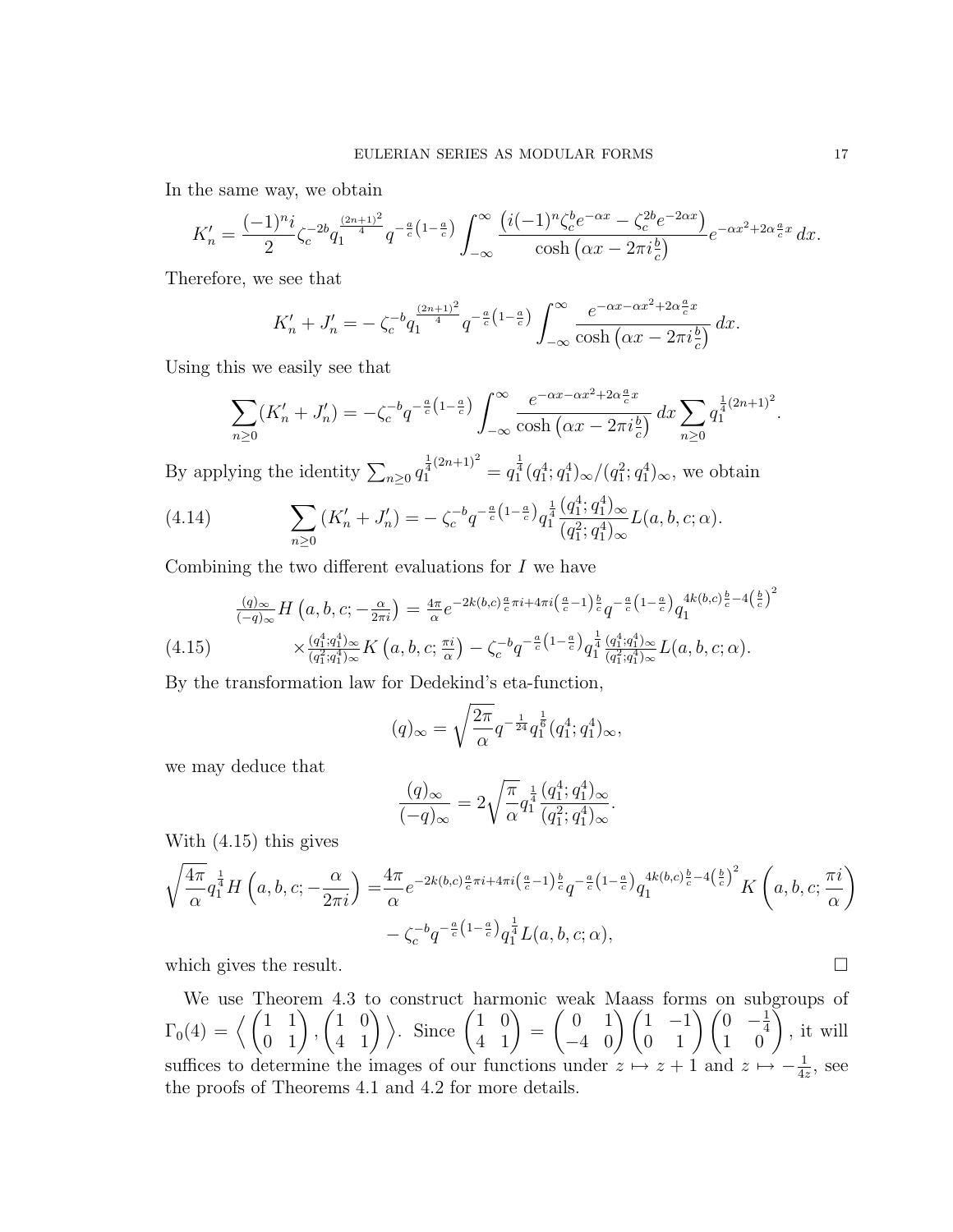We define the following functions which are modified versions of the functions we dealt with in the previous section. For  $0 \leq a, b < c$  with a and b not both zero, b  $\frac{b}{c} \notin \{\frac{1}{4}, \frac{3}{4}$  $\frac{3}{4}$  and  $q = e^{2\pi i z}$  define  $\mathcal{H}(a, b, c; z)$  and  $\mathcal{K}(a, b, c; z)$  by

(4.16) 
$$
\mathcal{H}(a,b,c;z) := q^{2\frac{a}{c}(1-\frac{a}{c})} \cdot H(a,b,c;2z),
$$

$$
(4.17) \qquad \mathcal{K}(a,b,c;z) := e^{-2k(b,c)\frac{a}{c}\pi i + 4\pi i \left(\frac{a}{c}-1\right)\frac{b}{c}} q^{2\left(k(b,c)\frac{b}{c}-\left(\frac{b}{c}\right)^2-\frac{1}{16}\right)} K(a,b,c;z).
$$

The following theorem describes how these functions transform under the two transformations of interest.

**Theorem 4.4.** Suppose that a, b, and c are integers for which  $0 \le a, b < c$ ,  $\frac{b}{c}$  $\frac{b}{c} \notin \{\frac{1}{4}, \frac{3}{4}$  $\frac{3}{4}$ , and  $k(b, c)$  is defined as in  $(4.3)$ .

(1) For all  $z \in \mathbb{H}$  we have

$$
\mathcal{K}(a, b, c; z+1) = \zeta_c^{-2b^2} \cdot \zeta_8^{-1} \cdot \zeta_c^{2b k(b, c)} \cdot \mathcal{K}(a-2b, b, c; z),
$$
  
\n
$$
\mathcal{H}(a, b, c; z+1) = \zeta_c^{4a} \cdot \zeta_c^{-2a^2} \cdot \mathcal{H}(a, 2a+b, c; z).
$$

(2) For all  $z \in \mathbb{H}$  we have

$$
\frac{1}{\sqrt{-iz}}\mathcal{K}\left(a,b,c;-\frac{1}{4z}\right) = \mathcal{H}(a,b,c;z) + \sqrt{-iz}\zeta_c^{-b}L(a,b,c;-4\pi iz),
$$
  

$$
\frac{1}{\sqrt{-4iz}}\mathcal{H}\left(a,b,c;-\frac{1}{4z}\right) = \mathcal{K}(a,b,c;z) + \frac{1}{4iz}\zeta_c^{-b}L\left(a,b,c;\frac{\pi i}{z}\right)
$$

.

Remark. Two remarks are in order. We need to be careful about the parameters in the functions above. For example, the parameters of  $\mathcal{K}(a-2b, b, c; z)$  may lie outside of the defined ranges when  $a - 2b$  is not in the interval [0, c). In such cases one defines the functions in the obvious way, and then observes that the functions equal, up to a precise root of unity, the corresponding functions where  $a - 2b$  is replaced by its reduced residue modulo c. The second remark is in regards to the constraints on our parameters a, b, and c. Recall,  $\mathcal{K}(a, b, c; z)$  and  $\mathcal{H}(a, b, c; z)$  are only defined when a and b are not both zero. This could potentially be a problem in the transformations above. However, in the transformation  $z \mapsto z + 1$  for K, we notice that  $a - 2b$  and b cannot both be congruent to 0 modulo c unless  $a \equiv b \equiv 0 \pmod{c}$ . Similarly we avoid any such problem with the transformation  $z \mapsto z + 1$  for the H family.

Proof of Theorem 4.4. The first set of claims follows from direct calculations using the definitions given in (4.1) and (4.2). More precisely, we use the explicit Fourier expansions, and carefully keep track of the parameters which change under  $z \to z + 1$ . The second claim follows from Theorem 4.3 by letting  $\alpha = -4\pi i z$  and  $\alpha = \pi i/z$ .  $\Box$ 

At this point it is more useful to rewrite  $L(a, b, c; \alpha)$  in terms of a period integral of the function  $T(a, b, c; \tau)$ , which was defined in (4.8).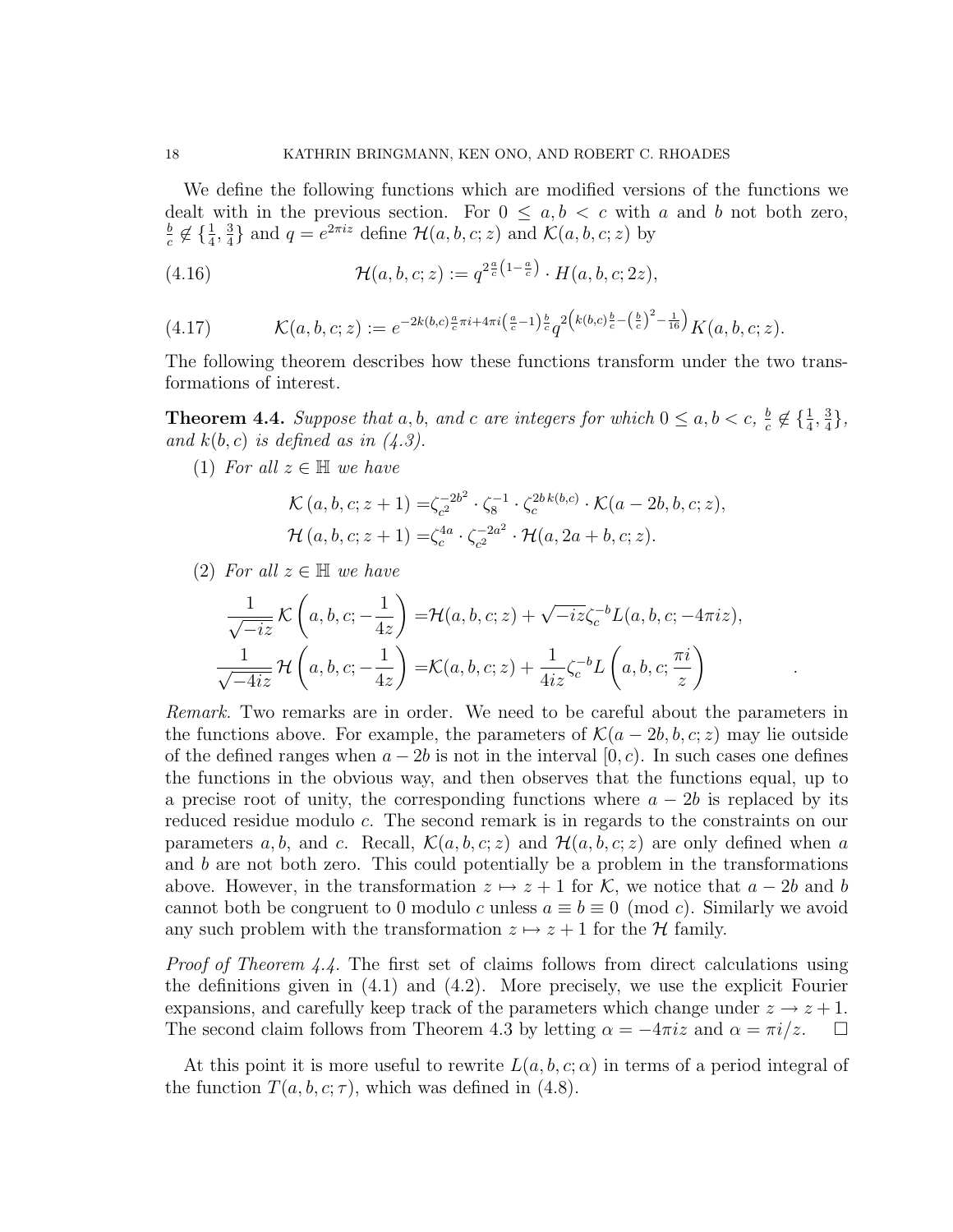Lemma 4.5. In the notation above, we have that

$$
\frac{1}{4iz}L\left(a,b,c;\frac{\pi i}{z}\right) = \int_0^{i\infty} \frac{T(a,b,c;2\tau)}{\sqrt{-i(\tau+z)}}d\tau,
$$
  

$$
\sqrt{-iz}L(a,b,c;-4\pi iz) = -\frac{1}{2}\int_0^{i\infty} \frac{(-i\tau)^{-\frac{3}{2}}T(a,b,c;-\frac{1}{2\tau})}{\sqrt{-i(\tau+z)}}d\tau.
$$

Proof. We will show the first of these claims. The second follows by a similar calculation. For more details see Lemma 3.2 of [7]. Setting  $z = it/2$  and making a change of variables  $y = x/t$ , we have

$$
L\left(a,b,c;\frac{2\pi}{t}\right) = t \int_{-\infty}^{\infty} e^{-2\pi t y^2} \frac{e^{2\pi y \left(2\frac{a}{c}-1\right)}}{\cosh\left(2\pi y - 2\pi i \frac{b}{c}\right)} dy.
$$

By the Mittag-Leffler partial fraction decomposition, we write

$$
\frac{e^{2\pi (2\frac{a}{c}-1)y}}{\cosh\left(2\pi y-2\pi i \frac{b}{c}\right)}=\frac{1}{2\pi i}\sum_{n\in\mathbb{Z}}e^{2\pi (2\frac{a}{c}-1)y_n^+}\cdot\frac{1}{y-y_n^+}-\frac{1}{2\pi i}\sum_{n\in\mathbb{Z}}e^{2\pi (2\frac{a}{c}-1)y_n^-}\cdot\frac{1}{y-y_n^-},
$$

where  $y_n^{\pm} := i \left( n \pm \frac{1}{4} + \frac{b}{c} \right)$  $\frac{b}{c}$  are the zeros of cosh  $(2\pi y - 2\pi i \frac{b}{c})$ . We remark at this point that we will be rearranging the order of summation and integration during the course of the proof, while we do not justify it, it can be justified as in [22] or [7] Lemma 3.2.

We consider

$$
\pm \frac{1}{2\pi i} \int_{-\infty}^{\infty} e^{-2\pi t y^2} \sum_{n \in \mathbb{Z}} e^{2\pi i \left(2\frac{a}{c} - 1\right)y_n^{\pm}} \cdot \frac{1}{y - y_n^{\pm}}
$$

.

We switch the order of summation and integration to obtain

$$
\pm \frac{1}{2\pi i} \sum_{n} e^{2\pi i \left(2\frac{a}{c} - 1\right)y_n^{\pm}} \int_{-\infty}^{\infty} \frac{e^{-2\pi t y^2}}{y - y_n^{\pm}} dy
$$
\n
$$
= \frac{1}{2} \sum_{n \in \mathbb{Z}} \left( n + \frac{1}{4} \pm \frac{b}{c} \right) e^{\pm 2\pi i \left(2\frac{a}{c} - 1\right) \left( n + \frac{1}{4} \pm \frac{b}{c} \right)} \int_{0}^{\infty} \frac{e^{-\pi \left( n + \frac{1}{4} \pm \frac{b}{c} \right)^2 u}}{\sqrt{u + 2t}} du,
$$

where the equality follows from the integral identity (see [22])

$$
\int_{-\infty}^{\infty} \frac{e^{-\pi tx^2}}{x - is} dx = \pi is \int_{0}^{\infty} \frac{e^{-\pi us^2}}{\sqrt{u + t}} du.
$$

Combining the two sums, by interchanging summation and integration again, gives

$$
L\left(a,b,c;\frac{2\pi}{t}\right)
$$
  
=  $t\int_0^\infty \frac{e^{2\pi i \left(2\frac{a}{c}-1\right)\frac{b}{c}}}{\sqrt{u+2t}} \sum_{n\in\mathbb{Z}} \left( \left(n+\frac{1}{4}\right) \cosh(X) + \frac{b}{c} \sinh(X) \right) e^{-\pi u \left(\left(\frac{b}{c}\right)^2 + \left(n+\frac{1}{4}\right)^2\right)} du$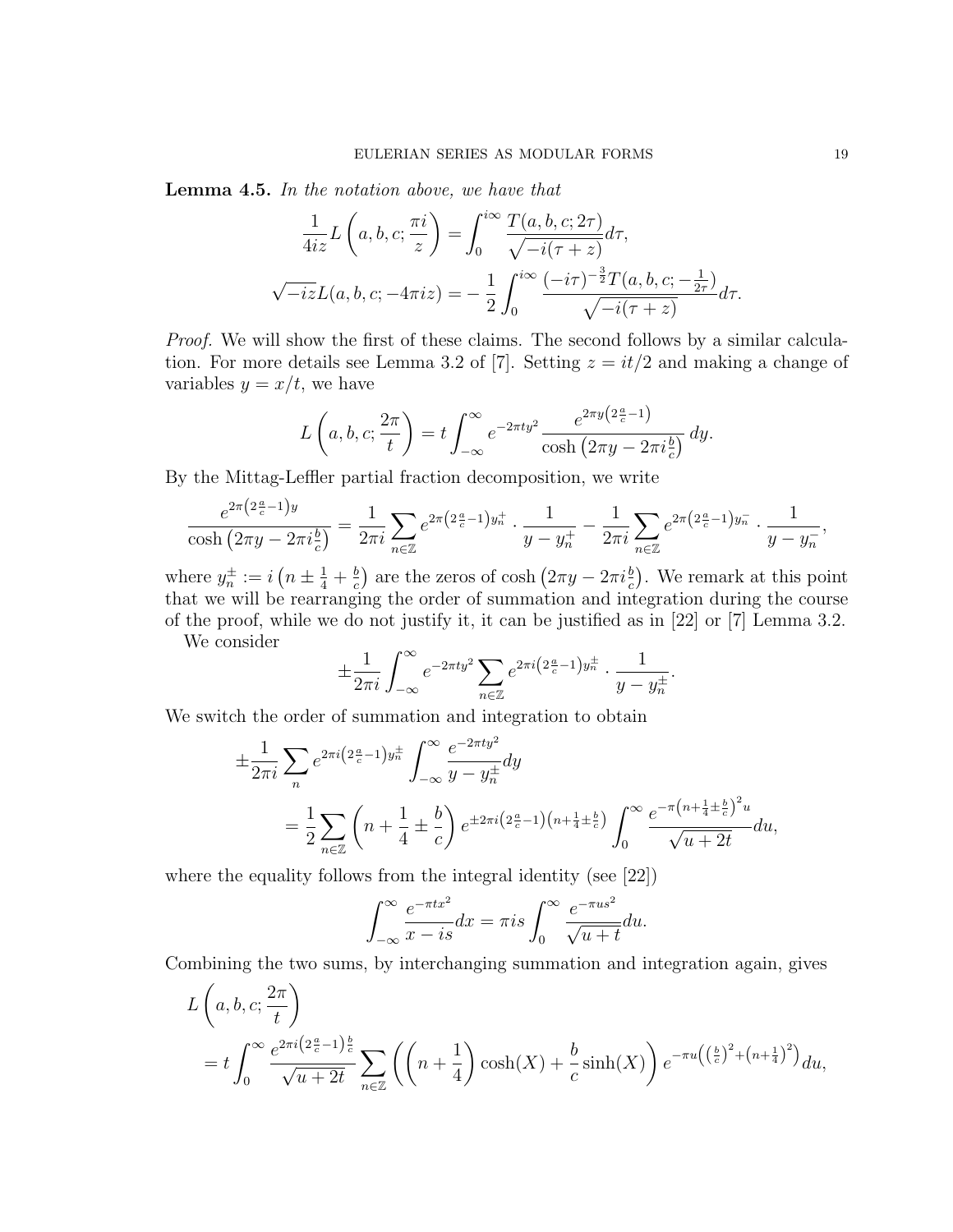where for convenience we write  $X := 2\pi i(n + \frac{1}{4})$  $\frac{1}{4}$ )  $\left( (2\frac{a}{c} - 1) + i u\frac{b}{c} \right)$ . Now making the substitution  $\tau = iu/4$  and replacing  $t = -2iz$  we obtain the stated result.

Continuing the study of these period integrals, we have the following lemma.

**Lemma 4.6.** With  $V_1$  and  $V_2$  as defined in (4.6) and (4.7) we have

$$
\frac{1}{\sqrt{-iz}}V_1(a, b, c; -\frac{1}{4z}) = V_2(a, b, c; z) - \sqrt{-iz} \zeta_c^{-b}L(a, b, c; -4\pi iz)
$$
  

$$
\frac{1}{\sqrt{-4iz}}V_2(a, b, c; -\frac{1}{4z}) = V_1(a, b, c; z) - \frac{1}{4iz} \zeta_c^{-b}L(a, b, c; \frac{\pi i}{z}),
$$

for all  $z \in \mathbb{H}$ .

*Proof.* This follows by a change of variables and Lemma 4.5 (see Lemma 3.3 of [7]).  $\square$ 

To obtain the Maass forms and to prove Theorems 4.1 and 4.2, for  $0 \le a, b < c$  and a and b not both zero, we define

(4.18) 
$$
\mathcal{G}_1(a, b, c; z) := \mathcal{H}(a, b, c; z) + V_2(a, b, c; z),
$$

(4.19) 
$$
\mathcal{G}_2(a, b, c; z) := \mathcal{K}(a, b, c; z) + V_1(a, b, c; z).
$$

Proof of Theorems 4.1 and 4.2. We begin by considering the transformation properties of  $D_1(a, b, c; z) = \mathcal{G}_1(a, b, c; 2f_c^2 z)$  and  $D_2(a, b, c; z) = \mathcal{G}_2(a, b, c; 2f_c^2 z)$  under any element of  $\Gamma_0(4)$ . It follows from Theorem 4.4 (1) that  $\mathcal{H}(a, b, c; 2f_c^2(z+1)) = \mathcal{H}(a, b, c; 2f_c^2z)$ and  $\mathcal{K}(a, b, c; 2f_c^2(z+1)) = \mathcal{K}(a, b, c; 2f_c^2z)$ . Hence, the  $\mathcal{H}$  and  $\mathcal{K}$  parts of the functions  $D_1$  and  $D_2$  remain fixed under the transformation given by  $z \mapsto z + 1$ .

Using the Fourier expansion of the theta function  $T(a, b, c; 4f_c^2 \tau)$  one easily deduces that  $V_1(a, b, c; 2f_c^2(z+1)) = V_1(a, b, c; 2f_c^2z)$ . Additionally, using classical facts about theta functions (for example, see equations (2.4) and (2.5) of [19]), one can also deduce that  $V_2(a, b, c; 2f_c^2(z+1)) = V_2(a, b, c; 2f_c^2z)$ .

For the transformation  $z \mapsto -1/4z$ , we begin by noting the similarities between the transformation laws appearing in Theorem 4.4 (2) and Lemma 4.6. Namely, the signs in front of the period integrals are opposite.

It is then clear that Theorem 4.4, Lemma 4.6, and the above calculation allow us to determine the images of  $D_1(a, b, c; z)$  and  $D_2(a, b, c; z)$  under any element of  $\Gamma_0(4)$ . In particular, one directly obtains (in a roundabout way) the modular transformation properties for the period integrals of the theta functions  $T(a, b, c; 4f_c^2z)$  under the generators of  $\Gamma_0(4)$ . On the other hand, these modular transformation properties are precisely dictated by the modular transformations of the theta functions themselves. Therefore it follows that  $D_1(a, b, c; z)$  and  $D_2(a, b, c; z)$  are modular on the same congruence subgroups of  $\Gamma_0(4)$  as the corresponding theta functions. In other words, the modular transformation properties of  $D_1(a, b, c; z)$  and  $D_2(a, b, c; z)$  are inherited by the modularity properties of  $T(a, b, c; -1/4f_c^2\tau)$  and  $T(a, b, c; 4f_c^2\tau)$ . Rewriting  $T(a, 0, c; \tau)$ ,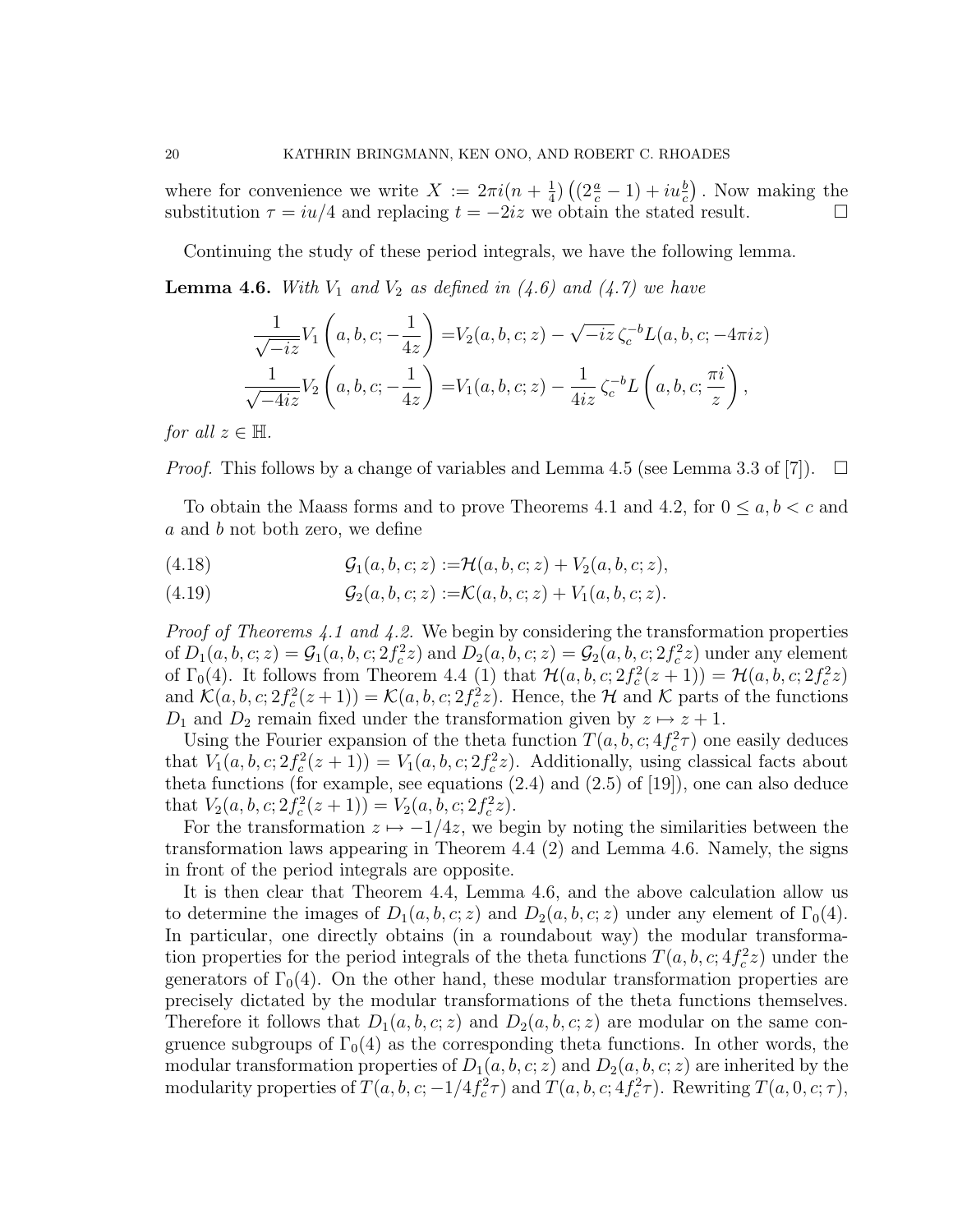defined in (4.8), by

$$
T(a, 0, c; \tau) = \frac{i}{4} \sum_{m \pmod{f_c}} \sin\left(\frac{a}{c}\pi(4m+1)\right) \theta\left(4m+1, 4f_c, \frac{\tau}{16}\right),
$$

with  $\theta(\alpha,\beta,\tau) := \sum_{n \equiv \alpha \pmod{\beta}} n e^{2\pi i \tau n^2}$  we may apply Proposition 2.2 of [19] to see that  $T(a, 0, c; 4f_c^2 \tau)$  is a weight 3/2 cusp form on  $\Gamma_1(64f_c^4)$ . Similarly,  $T(a, c/2, c; 4f_c^2 \tau) =$  $-T(a, 0, c; 4f_c^2 \tau)$  determines the transformation properties of  $D_2(a, c/2, c; z)$  and is on  $\Gamma_1(64 f_c^4)$ .

To complete the proof for  $D_2(a, b, c; z)$ , it suffices to show that each component is annihilated by the weight  $1/2$  Laplacian  $\Delta_{\frac{1}{2}}$ , and satisfies the necessary growth conditions at the cusps. This follows by a straightforward calculation just as in [7].

Similar calculations show that for  $b = 0$  or  $c/2$ , that  $T(a, b, c; -1/4f_c^2 \tau)$  is a weight  $3/2$  cusp form on  $\Gamma_1(64 f_c^4)$ . Thus  $D_1(a, b, c; z)$  is a weight  $1/2$  harmonic weak Maass form on  $\Gamma_1(64f_c^4)$ ).

## 4.3. Proof of Theorem 1.3. We can now establish Theorem 1.3.

Proof of Theorem 1.3. Combining Theorems 4.1 and 4.2 with (4.5) and (4.4) shows that the functions  $H(a, c; 2f_c^2z)$  and  $\tilde{K}(a, c; 2f_c^2z)$  are both weight  $1/2$  harmonic weak Maass forms on  $\Gamma_1(64f_c^4)$ . To show that they are holomorphic we note that a direct computation shows that  $T(a, 0, c; \tau) = -T(a, c/2, c; \tau)$ . Thus we may conclude that  $\widetilde{H}(a, c; 2f_c^2z)$  and  $\widetilde{K}(a, c; 2f_c^2z)$  are both holomorphic.

#### **REFERENCES**

- [1] G. E. Andrews, q-series: Their development and application in analysis, number theory, combinatorics physics, and computer algebra, CBMS No. 66, Amer. Math. Soc., 1986, Providence, R.I.
- [2] G. E. Andrews, Mock theta functions, Theta functions Bowdoin 1987, Part 2 (Brunswick, ME., 1987), pages 283-297, Proc. Sympos. Pure Math. 49, Part 2, Amer. Math. Soc., Providence, RI., 1989.
- [3] G. E. Andrews and F. Garvan, Ramanujan's "lost notebook". VI: The mock theta conjectures, Adv. in Math. 73 (1989), pages 242-255.
- [4] A. O. L. Atkin and H. P. F. Swinnerton-Dyer, *Some properties of partitions*, Proc. London Math. Soc. 66 No. 4 (1954), pages 84-106.
- [5] A. Berkovich and F. G. Garvan, Some Observations on Dyson's New Symmetries of Partitions, J. Combin. Theory Ser. A 100 (2002), no. 1, pages 61-93.
- [6] K. Bringmann and K. Ono, The f(q) mock theta function conjecture and partition ranks, Invent. Math. 165 (2006), pages 243-266.
- [7] K. Bringmann and K. Ono, Dyson's ranks and Maass forms, Ann. of Math., in press.
- [8] Y.-S. Choi, Tenth order mock theta functions in Ramanujan's lost notebook, Invent. Math. 136 (1999), pages 497-569.
- [9] Y.-S. Choi, Tenth order mock theta functions in Ramanujan's lost notebook, II, Adv. in Math. 156 (2000), pages 180-285.
- [10] F. Dyson, Some guesses in the theory of partitions, Eureka (Cambridge) 8 (1944), pages 10-15.